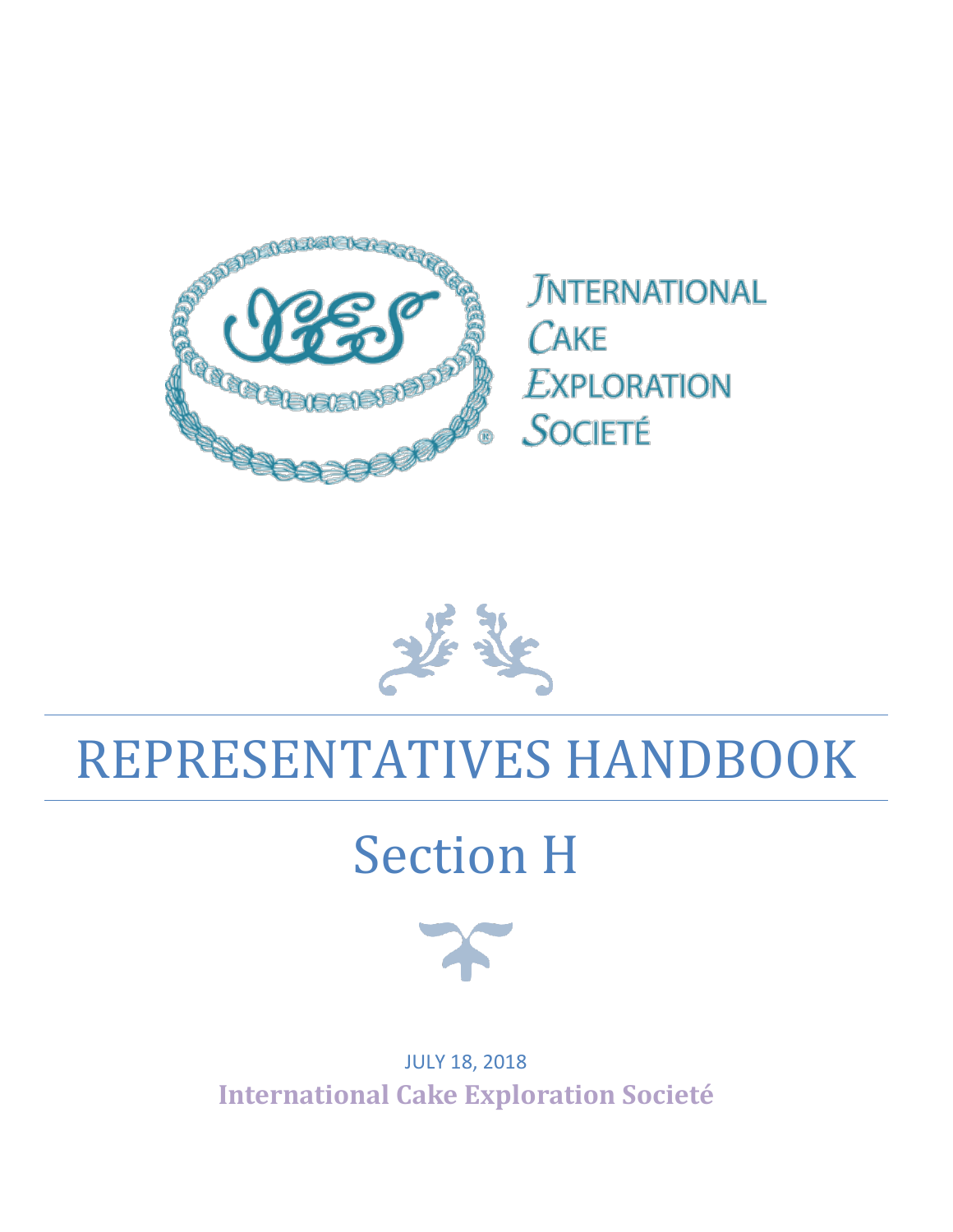# Contents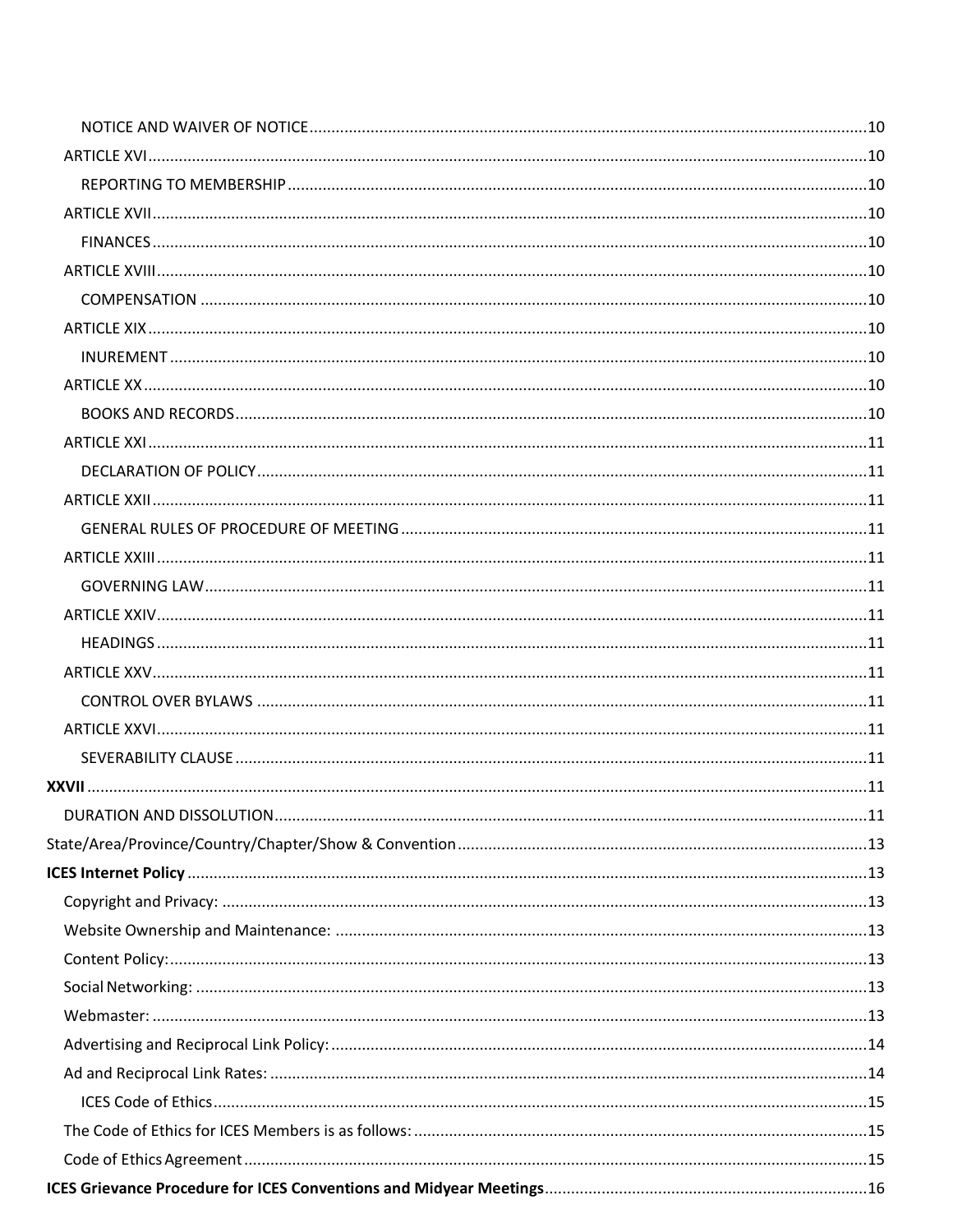| Instructions. 25 |  |
|------------------|--|
|                  |  |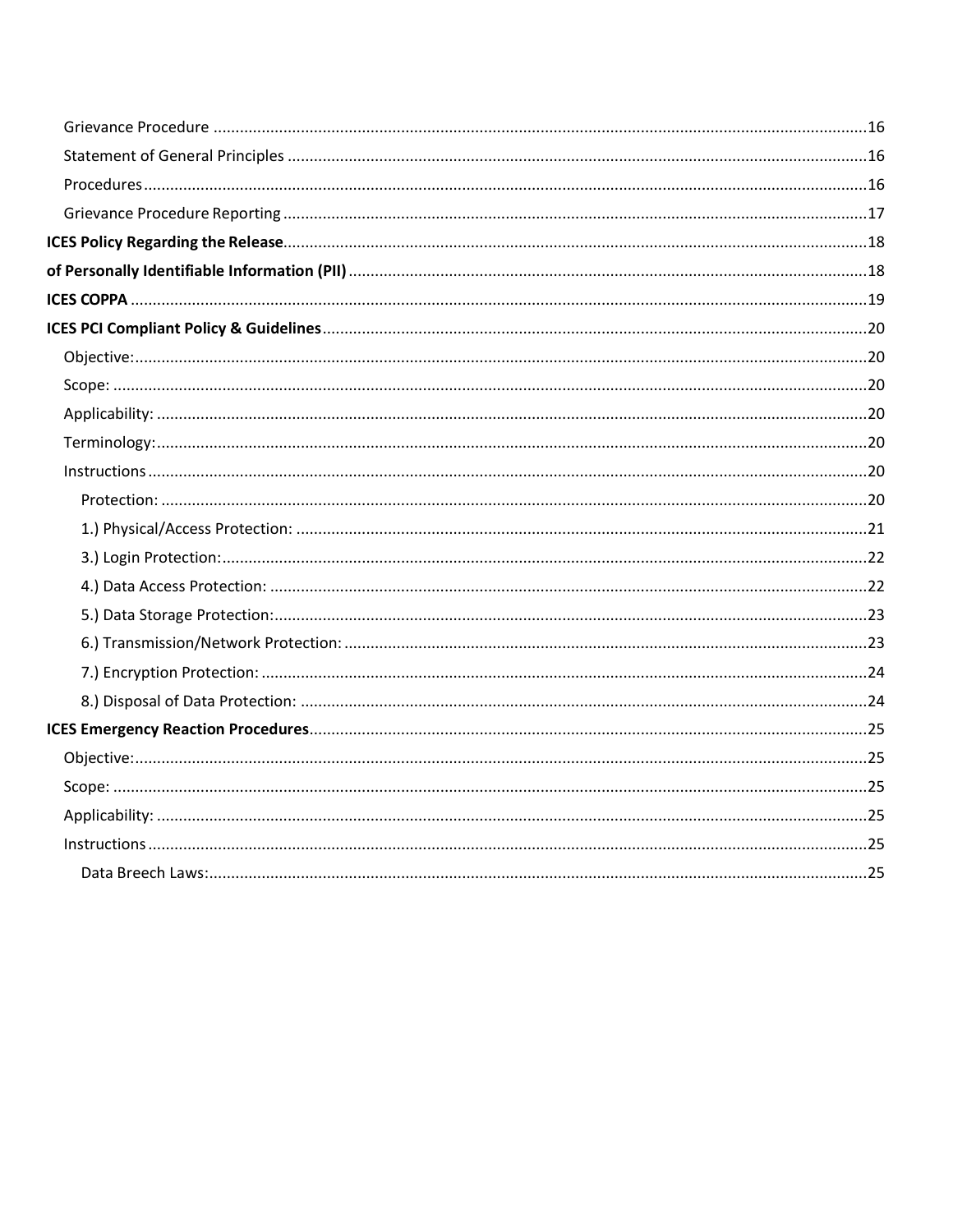## **What is an ICES Bylaw, Policy, or Practice?**

<span id="page-4-0"></span>ICES and all its S/A/P/C/Cs operate under a series of rules and regulations that were either approved by the ICES membership as a whole, or by the ICES Board of Directors. ICES Chapters may also function under a set of their own Standing Rules, but none must conflict with the ICES Bylaws or Chapter Bylaws.

#### <span id="page-4-1"></span>**ICES Bylaws**

- Govern the business of ICES, the basic tenets of the rights of its members, and the structure of the ICES organization.
- All proposed changes to the Bylaws are reviewed and approved by majority vote by the ICES membership during the General Membership Meeting at the Annual Convention and Show. Advance notification of any proposed changes to the Bylaws must be given to all the members at least twenty (20) days and not more than sixty (60) days prior to the Meeting.
- <span id="page-4-2"></span>• ICES Bylaws supersede all other rules or Chapter Bylaws.

#### **Chapter Bylaws**

- Govern the business of ICES Chapters, the basic tenets of the rights of the Chapter members, and the structure of the Chapter organization.
- Changes to the Chapter Bylaws are made by the ICES Board of Directors.
- All ICES Chapters must abide by the ICES Chapter Bylaws. Any Chapter standing rule must not conflict with the ICES Chapter Bylaws.

#### <span id="page-4-3"></span>**ICES Polices**

• Policies regarding a specific topic or issue set forth by an ICES Committee and approved by the ICES Board of Directors. Examples include the ICES S/A/P/C/C Internet Policy, ICES Grievance Policy, and ICES Code of Ethics.

#### <span id="page-4-4"></span>**Motions**

- Motions are put forth by the ICES Board of Directors, Representatives, or the GeneralMembership.
- Motions are used to set policy for the governance of ICES.
- Motions made by a member and voted on during the Annual General Membership Meeting may only be rescinded or amended by the General Membership.
- Motions made by the Board of Directors may be rescinded or amended by the Board of Directors or the General Membership.

#### <span id="page-4-5"></span>**Standing Rules**

- S/A/P/C/Cs may have their own set of Standing Rules approved by their membership in the form of motions. These Standing Rules must not conflict with either the ICES Bylaws or the Chapter Bylaws.
- Standing Rules set policy for thelocal S/A/P/C/C. (*An example of a Standing Rule might be: The Chapter agrees to pay for the DOS fees of any demonstrator/teacher for the event they are scheduled for.*)
- <span id="page-4-6"></span>• A list of your S/A/P/C/C Standing Rules should be available to all your members.

#### **Common Practices**

- A list of activities normally practiced by your S/A/P/C/C but not voted on by your membership. (*An example of a*  Common Practice might be: The Secretary will be responsible for sending out all celebration/condolence cards to the *members as needed.*)
- The list should be maintained in your local S/A/P/C/C Representative's Handbook.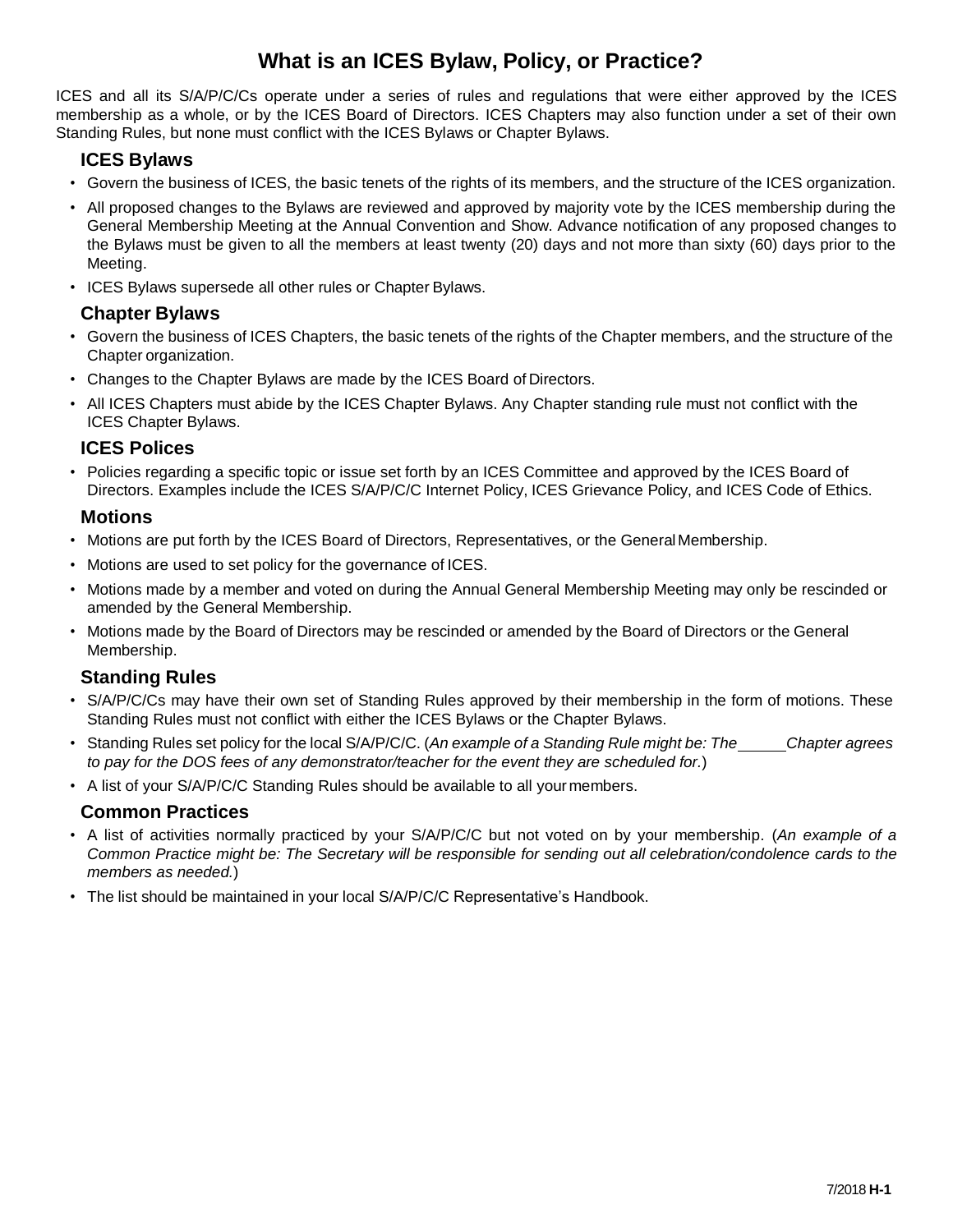# **Bylaws of the International Cake Exploration Societé**

BYLAWS OF THE INTERNATIONAL CAKE EXPLORATION SOCIETÉ

(Amended August 3, 2017)

#### **ARTICLE I**

#### **NAME**

<span id="page-5-2"></span><span id="page-5-1"></span><span id="page-5-0"></span>This Corporation shall be known as the International Cake Exploration Societé (hereinafter referred to as the Societé and its abbreviated title, ICES). ICES was incorporated in the State of Michigan on November 22, 1976. The ICES collective membership mark is protected by a certificate of registration by the U.S. Patent and Trademark Office. The design of the collective membership mark and its use is governed by the ICES Board of Directors.

#### **ARTICLE II PURPOSES**

<span id="page-5-4"></span><span id="page-5-3"></span>Section 1. Purpose. The Purposes of this Societé are:

- A. To share, promote, perpetuate, encourage, publicize and enlarge the appreciation, love, practice and recognition of the art of cake decorating;
- B. To grant scholarships to persons to learn said art and to educate others as to said art;
- C. To collect and disseminate information in regard to said art to its practitioners and the general public;
- D. To hold exhibitions, shows, and other gatherings for the purposes stated herein above;
- E. To engage in any lawful act or activity consistent with the Michigan Nonprofit Corporation Act (the "Act"), as may be amended.

<span id="page-5-5"></span>Section 2. Prohibition of Activity. The Societé shall not carry on any activities not permitted to be carried on by a corporation exempt from federal income tax under Section 501(c)(6) of the Internal Revenue Service Code of 1986 (the "Code"), as may be amended.

#### **ARTICLE III OFFICES, REGISTERED AGENT**

<span id="page-5-7"></span><span id="page-5-6"></span>The Societé shall maintain in the State of Michigan a registered office and a registered agent at such office and may have other offices within or without the State of Michigan as shall be determined by the Board of Directors.

#### **ARTICLE IV MEMBERSHIP**

<span id="page-5-8"></span>Section 1. Categories of Membership. The Board of Directors shall determine the categories of membership. The categories of membership are:

- A. Charter Membership: Those members who joined ICES by September, 1977.
- B. Lifetime Membership: Those members awarded lifetime membership for extraordinary service to the organization.
- C. Regular and International Membership: Those members joining after September 1977.
- D. Associate Membership: Those members who live with or work for a Charter/Regular Member and use the same address as the Charter/Regular Member. Associate Members will not receive the ICES Newsletter.
- E. Gold Key Membership: Those members who are not Charter Members and are over the age of 60, who have been ICES Members for at least fifteen (15) continuous years.
- F. Student Membership: Full-time students enrolled in high school, college, or accredited culinary school or vocational technical school. All students must show proof of enrollment. Student members will receive the digital-only version of the ICES newsletter. No printed newsletter will be mailed to them.
- G. Digital Membership: will receive the digital-only version of the ICES newsletter. No printed newsletter will be mailed to them

Section 2. Dues. Membership carries the responsibility to pay membership dues and obligations as established by the Board of Directors. The amount of dues may vary by class of membership. Membership is renewable upon timely payment of membership dues. Membership dues shall be paid by each Member directly to the Societé in U.S. funds. A renewal notice shall be sent to each Member two (2) months prior to his/her membership expiration date. Dues and obligations are not refundable or transferable for any reason.

Section 3. Qualifications. Any individual who agrees with the purposes of the Societé may apply for membership and become a member of the Societé upon payment of the annual dues.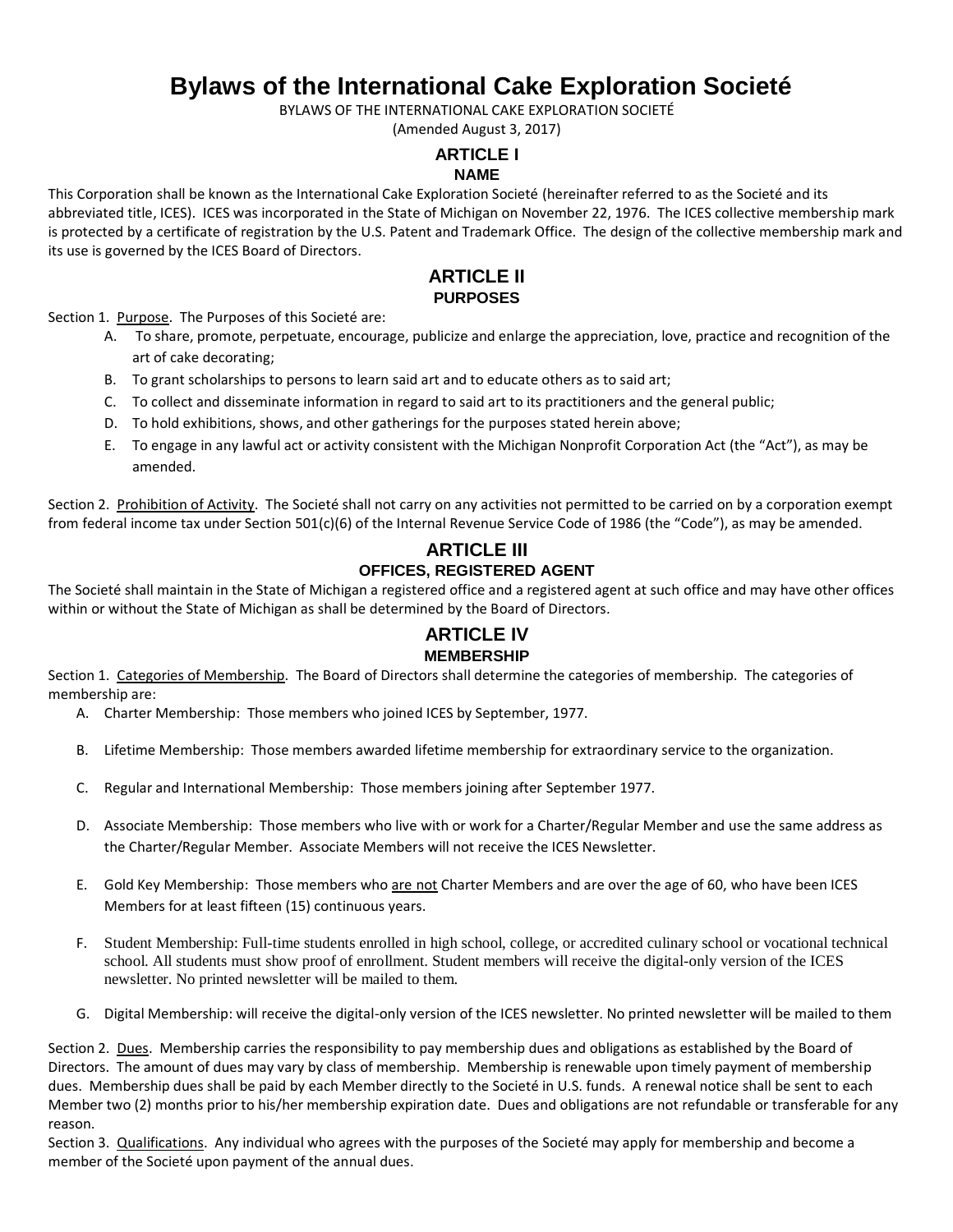Section 4. Duration and Resignation of Membership. Membership in the Societé shall be for one (1) or more years from the date admitted as a Member. The Board of Directors shall have the right to implement discount plans for members to pay for multiple years of membership in advance. Membership is perpetuated upon payment of dues and other obligations and following the rules of the Societé. Any Member may resign from the Societé at any time by filing a written resignation with the President, Recording Secretary or other member of the Board of Directors, or with the Membership Coordinator. All rights, privileges and interest in the Societé shall cease upon termination of membership; however, such termination shall not extinguish such Member's financial obligation, if any, to the Societé, nor shall the Member be entitled to a refund of prepaid dues.

Section 5. Rights of Members. All Members shall have all those rights provided by the laws of the State of Michigan or the United States of America. In addition, the following rights are accorded to all members in good standing (dues paid at least thirty (30) days prior to any meeting):

- A. Each member shall have the right to one (1) vote on each matter submitted to a vote of the membership at any meeting, as defined in Article XIV, in person, by absentee ballot or by proxy, including the annual election of one-third (1/3) of the total number of the Board of Directors, the President, the Vice President, the Recording Secretary, the Corresponding Secretary and the Treasurer. No more than five (5) proxies may be voted by any one (1) member at any meeting.
- B. All categories of membership, except as provided in Article IV, Section 1D, shall have the right to receive the ICES Newsletter.
- C. All members shall have the right to receive other ICES publications, if any, upon payment of any required fee.
- D. All members shall receive a copy of the current Bylaws and Code of Ethics of the International Cake Exploration Societé upon admittance to the Societé, subsequent copies shall be available on the ICES website at no cost, or by mail upon payment of a reasonable fee.
- E. All members shall pay the designated ICES member rate for any ICES sponsored event.
- F. All members shall pay the Convention rate for attendance at the annual ICES Convention and Show.

Section 6. Termination of Membership. Members of ICES may be removed from the Societé:

A. Automatically, for failure to renew their membership by paying dues prior to the expiration of their current membership term; or

B. Automatically, for failure to renew their membership by paying dues prior to the expiration of any grace period granted; or

C. For cause, upon two-thirds (2/3) vote of the Board of Directors, at a meeting with a quorum of Directors. Grounds constituting "cause" shall be conduct unbecoming or prejudicial to the aims or reputation of the Societé. The member involved shall be given due notice and shall be entitled to a hearing with the entire Board of Directors. The meeting shall be held without undue delay.

D. In addition to termination listed in A, B and C above, membership shall be terminated upon death or resignation.

E. Membership shall not be transferable or refundable.

#### **Article V SCHOLARSHIPS**

<span id="page-6-1"></span><span id="page-6-0"></span>Section 1. Scholarship Awards. This Societé shall be authorized to grant scholarships, subject to guidelines as established by the Board of Directors, consistent with the ends as stated in the purposes of this Societé.

Section 2. Scholarship Amount. Scholarship amounts shall be determined by the Board of Directors, and the tuition may be paid directly to the school, teacher or recipient with proper receipts.

Section 3. Number of Scholarship Awards. The Board of Directors shall grant at least one (1) scholarship per year, or more at their discretion, and the successful applicant(s) shall be notified by mail within thirty (30) days.

Section 4. Non-Discrimination. At no point in the scholarship procedure shall any applicant be discriminated against because of his/her race, sex, national origin, religion, sexual orientation or other illegal reason.

Section 5. ICES Approved Schools or Teachers. Scholarships shall be granted only for ICES approved schools or for classes from ICES approved teachers.

Section 6. List of ICES Approved Schools and Teachers. The Scholarship Committee shall keep a list of all qualified ICES approved schools, ICES approved teachers, and applicants, and they shall be considered fairly and without discrimination with a right of appeal to the Board of Directors as a whole.

Section 7. Payment of Scholarship Funds. No scholarship monies shall be paid until and unless the recipient shall agree in writing to the terms of the scholarship.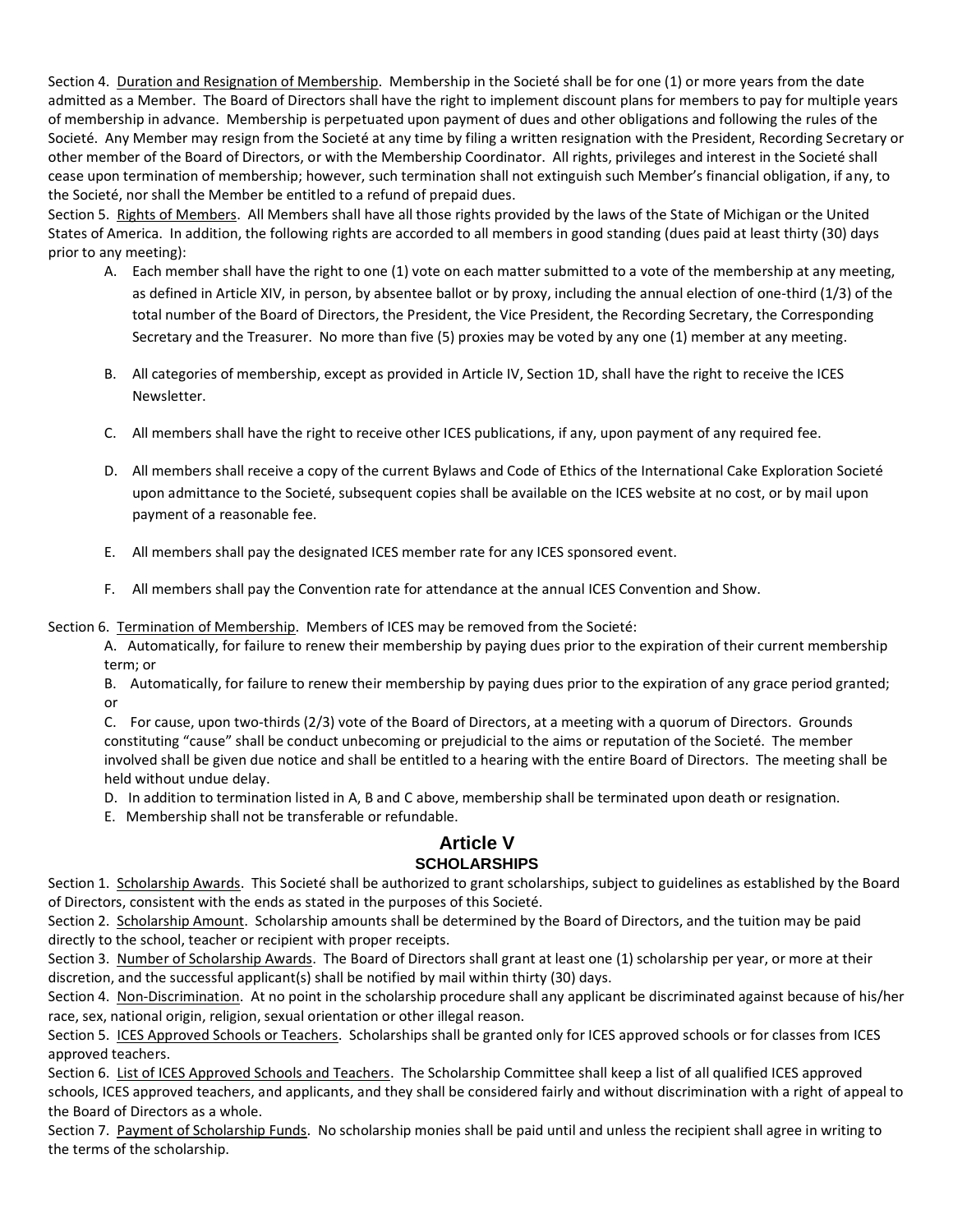#### **Article VI BOARD OF DIRECTORS**

<span id="page-7-1"></span><span id="page-7-0"></span>Section 1. Number of Directors. This Societé shall have no fewer than fifteen (15), nor more than nineteen (19), of its members serving as the Board of Directors, excluding the Chairman of the Board. The functions of Director shall be as defined by Michigan law and as otherwise set forth in these Bylaws. The precise number of Directors for any following year shall be fixed by the Board of Directors; and one-third (1/3) of the total number of Directors so fixed shall be elected by the general membership at the annual election for the ensuing term.

Section 2. Quorum and Voting. A quorum of the Board of Directors at any meeting shall be a majority of the entire Board of Directors. If less than a quorum is present there shall be no meeting. General business issues shall be decided by a simple affirmative majority vote of the Directors provided a quorum is present. The Board of Directors may decide by the affirmative two-thirds (2/3) vote of the Directors present to submit amendments or revisions to the Articles of Incorporation or these Bylaws to the membership for approval, provided a quorum is present. Directors may not vote by proxy.

Section 3. Qualifications for Board of Directors. In order to serve on the Board of Directors, a member must have been a member in good standing of the Societé for at least three (3) consecutive years immediately prior to nomination and have attended one (1) annual meeting and one (1) midyear meeting. The Board of Directors shall be elected from the general membership at the annual meeting of the membership. Directors need not be residents of the state of Michigan. Directors should have daily access to computer technology and e-mail. If a member of the Board of Directors allows his/her membership to lapse during his/her term on the Board, he or she forfeits the position of Director. A nominee for the Board of Directors may not be a current or upcoming ICES Convention & Show Director.

Section 4. Removal of Directors. Any Director may be removed from office at any time, with cause, by an affirmative vote of the majority of the members at a duly called meeting, with proper notice, or an affirmative vote of two-thirds (2/3) majority of the members, without notice, present or represented at a meeting, provided a quorum of the membership is present or represented. Grounds for cause shall be failure to fulfill the duties of the position or conduct unbecoming or prejudicial to the aims or reputation of the Societé.

Section 5. Resignation of Directors. Any Director may resign by providing written notice to the Board of Directors, President or Recording Secretary. Such resignation shall take effect upon receipt by the Board of Directors, President or Recording Secretary, or at a subsequent time as set forth in the notice of the resignation.

Section 6. Terms of Office for Members of the Board of Directors. Members of the Board of Directors shall serve a term of three (3) years or until their successors are elected and have qualified, beginning with the calling to order of the new Board at the annual meeting at which they are elected, and ending at the calling to order of the new Board at the annual meeting at which their replacement is elected, unless earlier removal or resignation has been accepted. One-third (1/3) of the Directors shall be elected each year at the Annual Meeting by the general membership, providing a quorum of the membership is present or represented. Such elections shall be by the affirmative plurality vote of the members voting in person, by proxy or by absentee ballot, provided a quorum of the membership is represented. No member may serve more than one term as a Director without an absence from the Board of Directors of at least two (2) years, except that an outgoing Board Member may be appointed by the Board of Directors to fill the remainder of a term that is caused by the death, resignation, refusal or inability to serve, or removal of another Board Member. Any Board Member so appointed will be required to wait two (2) years from the end of the appointed term to seek re-election to the Board of Directors. The initial year a member is elected by the Board of Directors to fill a vacancy will be considered as a full year served. Section 7. Action of the Board of Directors. The Board of Directors shall have general supervision of the affairs of the Societé between its business meetings and shall perform the duties as specified in these Bylaws. The Board of Directors shall exercise all powers necessary to achieve the purposes of the Societé and uphold all actions approved by the membership. The Board of Directors shall be subject to the restrictions and obligations set forth by the Act, the Articles of Incorporation and these Bylaws, and shall not take any action that conflicts with or overrules actions approved by the membership, provided that actions approved by the membership are in accordance with current Articles of Incorporation, ICES Bylaws, federal and Michigan laws.

Section 8. Chairman of the Board. Upon completion of service as President, the outgoing President will become Chairman of the Board. If the outgoing President is unwilling or unable to serve, the Board of Directors will select a new Chairman in the manner it considers in the best interests of the Societé. Primary consideration will be given to past presidents. Secondary consideration will be given to current third year Board of Directors members and/or former Board of Directors members who have completed at least two full years of Board service. The Chairman of the Board shall chair all Board of Directors' meetings.

<span id="page-7-2"></span>Section 9. Creation of Additional Positions. The Board of Directors is hereby further authorized to create any position(s) it deems necessary to carry out the purposes of the Corporation within the parameters of these Bylaws.

### **ARTICLE VII OFFICERS**

<span id="page-7-3"></span>Section 1. Officers. The Officers of the Societé shall be the President, Chairman of the Board, Vice President, Recording Secretary, Corresponding Secretary, and Treasurer. Officers need not be residents of the State of Michigan.

Section 2. Qualifications. An officer must be a member in good standing, a current Board Member, and must have completed at least one (1) year on the Board prior to taking office. Members of the Nominations and Elections Committee are not barred from serving as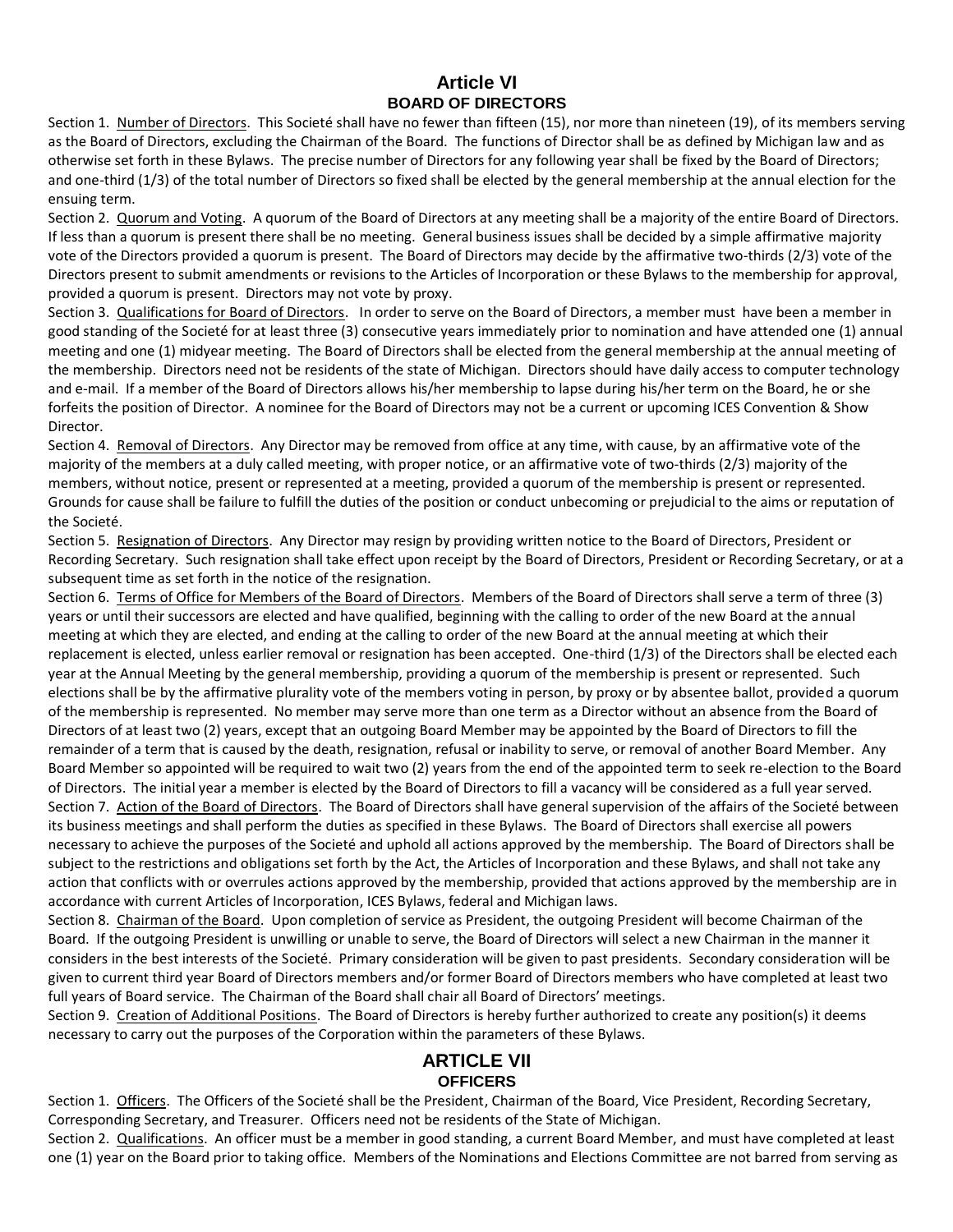officers. No member shall hold more than one office at a time. The President, Vice President, Recording Secretary, Corresponding Secretary and Treasurer shall be nominated from the Board of Directors currently serving. The Chairman of the Board, if chosen from the current Board of Directors, shall have completed at least two (2) years on the Board, including any previous service, Section 3. Terms of Office. Officers shall be elected by the general membership at the Annual Election for a term of one (1) year or until their successors are qualified and elected.

Section 4. Removal.

- A. An Officer elected by the Board of Directors (as provided by Article XIII, Section 2) may be removed, with cause, only by the majority affirmative vote of the Board of Directors present at a meeting.
- B. Officers elected by the membership may be removed, only with cause, and by an affirmative vote of the majority of the membership, with notice, or two-thirds (2/3) vote of the membership, without notice, represented and voting at a regular or special meeting, providing a quorum is represented.
- C. Grounds for "cause" shall be failure to fulfill the duties of the position or conduct unbecoming or prejudicial to the aims or reputation of the Societé.

Section 5. Resignation. Any Officer may resign by providing written notice to the Board of Directors, President or Recording Secretary. Such resignation shall take effect upon receipt by the Board of Directors, President or Recording Secretary, or at a subsequent time as set forth in the notice of the resignation.

Section 6. Duties of Officers. Duties and powers of the Officers of the Societé shall be as follows:

- A. Chairman of the Board. The Chairman of the Board shall assist the President as directed by the President or the Board of Directors. The Chairman of the Board shall serve as an ex-officio, non-voting member of the Board of Directors and a voting member of the Executive Committee. The Chairman of the Board shall chair all meetings of the Board of Directors and the Executive Committee and shall perform all duties incident to that office and all other duties as are assigned by these Bylaws, the President or the Board of Directors. In the absence of the Chairman at any meeting of the Board of Directors, the Directors shall, by majority vote, elect from among their members a Chairman Pro Tempore to chair that meeting only.
- B. President. The President shall be the chief administrative officer of this Societé and shall perform all duties as may be assigned by these Bylaws or the Board of Directors. The President shall be chairman of all membership meetings; a voting member of the Executive Committee; serve on all other committees in a non-voting ex-officio status; and shall appoint all committee members, unless appointed by the membership. The President may sign any contracts, deeds, mortgages, or other instruments which the Board of Directors authorize, except where such action shall be assigned by the Board of Directors, these Bylaws or by law to some other Officer or agent of the Societé.
- C. Vice President. The Vice President shall perform all duties incident to that office and all other duties as may be assigned by these Bylaws, the President or the Board of Directors, and shall be the acting President in the absence of the President at any meeting.
- D. Recording Secretary. The Recording Secretary shall perform all duties incident to that office and all other duties as may be assigned by these Bylaws, the President or the Board of Directors. The duties of Recording Secretary shall include, but are not limited to, recording minutes of meetings of the membership, the Board of Directors and the Executive Committee, and recording said minutes upon the book of record of the Societé. The Recording Secretary shall be the custodian of the Societé Records, the Official Seal, the Articles of Incorporation, or an attested copy of the same, and of these Bylaws, each in their most current form, a complete copy of the Compact Minutes, and the equipment for recording meetings. In the absence of the Recording Secretary at any meeting a Temporary Recording Secretary shall be appointed by the President from the remaining Board Members. The Temporary Recording Secretary shall record and transcribe the minutes of the meeting to which appointed and transmit the minutes to the Recording Secretary in a timely manner.
- E. Corresponding Secretary. The Corresponding Secretary shall send the communications of the Societé and shall perform all duties incident to that office and all other duties as are assigned to that office by these Bylaws, the President or by the Board of Directors. The Corresponding Secretary shall prepare the *Official Call of the Annual Meeting* article for publication in the appropriate ICES Newsletter, including the date, time and place.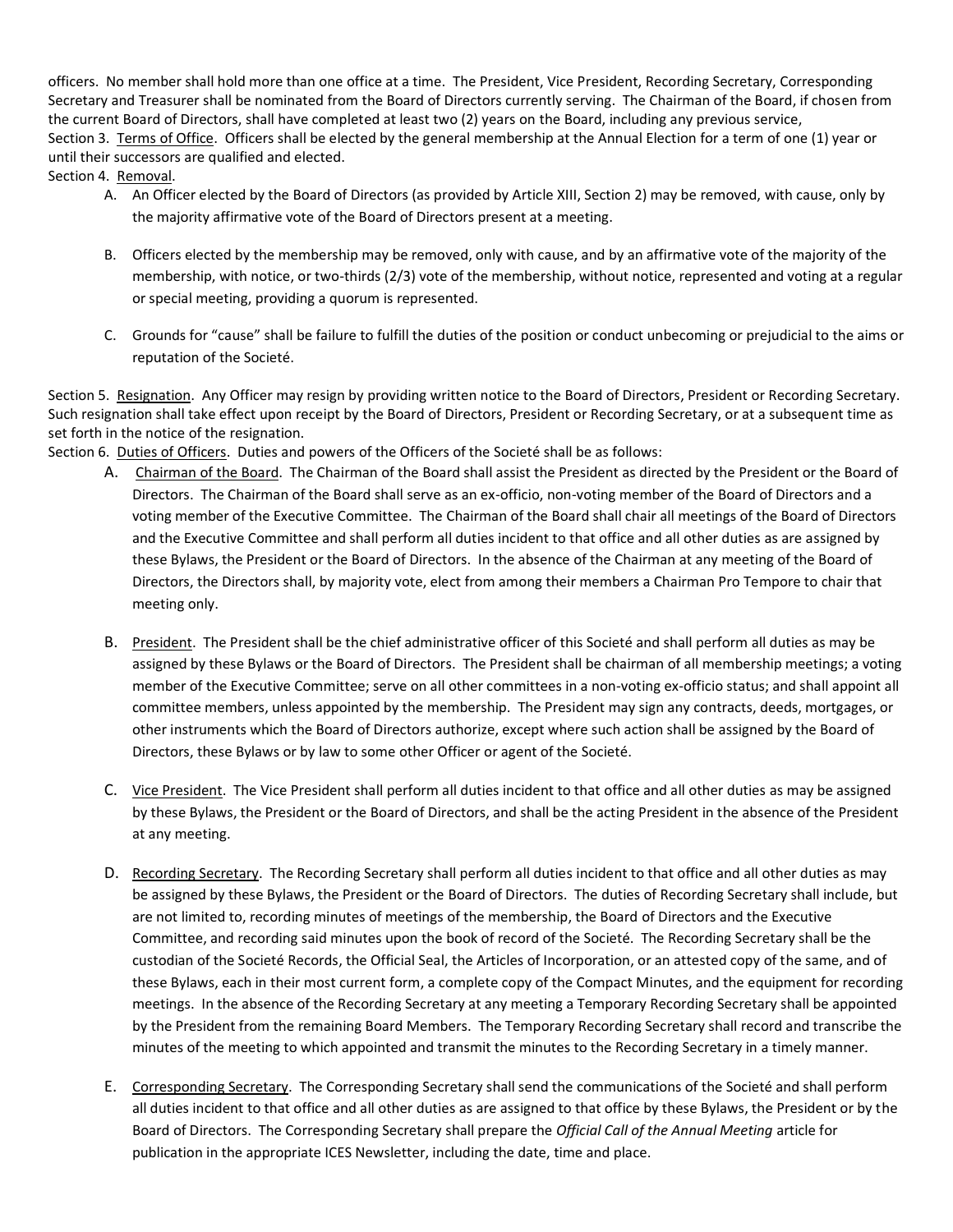F. Treasurer. The Treasurer shall be the chief financial officer of the Societé and shall perform all duties incident to that office and all other duties as may be assigned by these Bylaws, the President or the Board of Directors. The Treasurer shall keep the Societé financial records; shall manage the bid process, including recommendations to the Board of Directors for the selection of the Societé's certified public accountant and the Societé's bookkeeper, if any; shall have charge and custody of and be responsible for all monies of the Societé; shall receive and give receipts from monies due the Societé and deposit all such monies in the name of the Societé pursuant to Article XVII, Section 7 of these Bylaws; and shall perform such other duties as specified in Article XVII of these Bylaws.

Section 7. Delegation of Duties. An Officer's duty or duties may be temporarily assigned by the Board of Directors to a different Officer, independent contractor or agent of the Societé, provided that if such assignment is not to another Officer, then an Officer shall be appointed by the President to supervise the actions of the agent. Actions taken by Officers/agents shall be subject to Article XXI – Declaration of Policy of these Bylaws.

### **ARTICLE VIII LIMITATIONS OF LIABILITY AND INDEMNIFICATION**

<span id="page-9-1"></span><span id="page-9-0"></span>Section 1. Limitation of Liability. To the fullest extent permitted by the Act, the personal liability of the Directors, Officers, and volunteers acting on behalf of the Societé is hereby eliminated.

Section 2. Indemnification. To the fullest extent permitted by the Act, the Societé may indemnify and hold harmless each Director, Officer, committee member, agent and independent contractor of the Societé against any and all liabilities, costs and expenses (including attorney's fees and expenses) reasonably incurred by him/her or on his/her behalf, in connection with any civil action or proceeding to which he/she may be a party by reason of his/her being or having been a Director, Officer, committee member, agent or independent contractor of the Societé, or by reason of any action alleged to have been taken or omitted by him/her in such capacity, except where prohibited by law. Such indemnity shall be effective only in the event that the interested Director, Officer, committee member, agent or independent contractor provides the Board of Directors, within a reasonable time after the institution of such action or proceeding, the written notice thereof. Such indemnity shall not be deemed exclusive of any other rights to which those indemnified may be entitled under the law, Bylaw, agreement or otherwise. Such indemnity shall inure to the benefit of the heirs, executors or administrators of each Director, Officer, committee member, agent or independent contractor. The Societé may purchase liability insurance for the indemnity specified above as determined by the Board of Directors of the Societé.

#### **ARTICLE IX EXECUTIVE COMMITTEE**

<span id="page-9-3"></span><span id="page-9-2"></span>Section 1. Executive Committee Members. The Societé shall have an Executive Committee of the Board of Directors. The Executive Committee shall consist of the President, the Chairman of the Board, the Vice President, the Recording Secretary, the Corresponding Secretary and the Treasurer. The Executive Committee shall have the authority of the Board of Directors between meetings of the Board of Directors, except as limited by the Articles of Incorporation, these Bylaws or the Board of Directors, but cannot modify any action taken by the membership or the Board of Directors.

Section 2. Quorum and Voting. A quorum of the Executive Committee shall consist of a majority of the Executive Committee. It shall take the affirmative vote of a majority of the Executive Committee to carry on business.

Section 3. Meetings. Meetings of the Executive Committee may be called by the President or by the Chairman of the Board, and shall be chaired by the Chairman of the Board. In the absence of the Chairman, at any meeting of the Executive Committee, the President shall serve as chairman. In the President's absence, the Vice President shall so act. The Members of the Executive Committee shall be entitled to one (1) vote on each matter submitted to the Executive Committee. The Executive Committee members may not vote by proxy or by absentee ballot. Meetings of the Executive Committee shall be open only to other Board Members, or others as designated by the Executive Committee. Any Director who attends an Executive Committee meeting, who is not a member of said committee, shall be allowed to speak to the issues but shall not have the right to vote.

Section 4. Notice. All members of the Board of Directors shall be notified at least seventy two (72) hours in advance of meetings of the Executive Committee, except that less than seventy two (72) hours' notice may be given during any meeting of the Board of Directors. Such notice shall include the time, date, place and purpose of such meeting. Attendance of a Director at a meeting shall constitute a waiver of notice of such meeting, except where a Director attends for the express purpose of objecting, at the beginning of the meeting, to the transaction of any business because the meeting is not lawfully called or convened.

Section 5. Rule of the Chair. Executive Committee meetings may be run informally by the Rule of the Chair, subject to these Bylaws, the Articles of Incorporation, the Act and any other applicable law.

Section 6. Action of the Executive Committee Outside Regular Board Meetings. The Executive Committee, after giving proper notice to all Directors, may hold meetings or may vote between regular meetings of the entire Board of Directors. Any action required or which may be taken at a meeting of the Executive Committee may be taken by any mode of communication by means of which all persons participating in the meeting can communicate with each other at the same time. With proper notice, any action required or which may be taken at a meeting of the Executive Committee may be taken without a meeting if each committee member consents in writing thereto.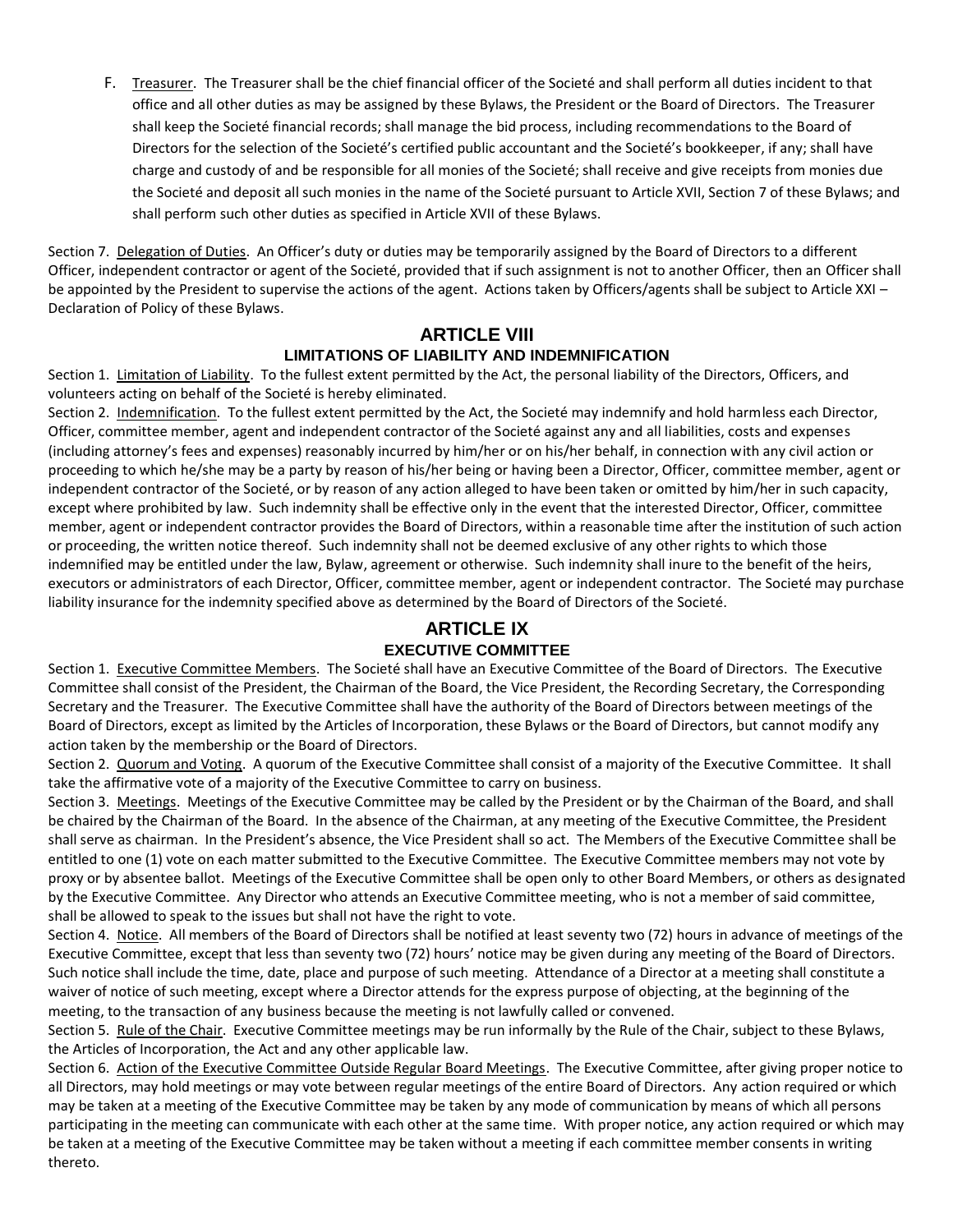Section 7. Executive Committee Minutes. At any time the Executive Committee has a meeting or takes action minutes shall be recorded by the Recording Secretary. Within fourteen (14) days of an Executive Committee meeting or action the entire Board of Directors shall be notified by mail, overnight courier, facsimile, e-mail or other mode of written transmittal of such meeting or actions. A summary of the actions shall be included in the next scheduled ICES Newsletter, according to newsletter submission guidelines.

#### **ARTICLE X COMMITTEES**

<span id="page-10-1"></span><span id="page-10-0"></span>Section 1. Standing Committees. This Societe` shall be required to maintain the following standing committees: Awards (Scholarships), Budget and Finance, Bylaws, Certification and Education, Contracts, Convention, Ethics, International Liaison, Internet, Job Descriptions, Logo, Membership, Minutes Recap, Newsletter, Nominations and Elections, Property and Records Management (Historical), Publicity, Representatives (Chapters), Social Media, Vendor Liaison, and Ways and Means.

- A. All standing committees shall be chaired by a member of the Board of Directors. The President shall appoint all committees and shall be an ex-officio, non-voting member of all committees. These committees shall have such duties as assigned by the Articles of Incorporation, these Bylaws or the Board of Directors. The President may designate one (1) or more Director(s) as alternate members of a committee, who may replace an absent or disqualified member. Each standing committee, to the extent provided by the Board of Directors, shall have the authority of the Board of Directors, except as provided in Section 528 of the Act. Each standing committee shall have the authority to set up whatever subcommittees it deems necessary to accomplish its stated purpose.
- B. Committee appointments shall be for one (1) year or until their successors are appointed or until their specific purpose is completed as the Board of Directors shall designate. Committee appointments will be made at the annual meeting of the Board of Directors by the President.

Section 2. Special Committees. The Board of Directors or the membership may establish other committees, as they deem necessary to accomplish goals consistent with the purposes of this Societé. Unless the Board of Directors provides otherwise, each committee member must be a member in good standing of the Societé. One (1) member of each special committee (other than the Executive Committee) shall be appointed by the President. The chairman of any special committee need not be a Director. Section 3. Quorum and Manner of Acting. Unless otherwise provided by the Board of Directors, a majority of the whole committee shall constitute a quorum and the act of the simple majority shall be the act of the committee. Any action required or which may be taken at a meeting of a committee may be taken without a meeting if each committee member consents in writing thereto. Each committee member shall be entitled to one (1) vote on each matter submitted to a vote of the committee. Committee members may not vote by proxy.

Section 4. Meetings. The committee chairman shall notify members of a meeting(s). The chairman shall designate a member of the committee to serve as secretary, and minutes of each meeting shall be retained by the chairman of the committee. To the extent permitted by the Act, any person participating in a meeting may participate by means of any mode of communication by which all persons can communicate with each other. Each committee may adopt meeting rules not inconsistent with these Bylaws or with rules adopted by the Board of Directors.

Section 5. Limitation of Delegated Authority. Actions taken by committees shall be subject to Article XXI – Declaration of Policy of these Bylaws.

Section 6. Removal or Resignation. Any member of a standing committee may be removed by the President when in the best interest of the Societé or for cause. Any member of a special committee may be removed by the Board of Directors when in the best interest of the Societé or for cause. Grounds constituting "cause" shall be failure to fulfill the duties of the assigned positions or conduct unbecoming or prejudicial to the aims or reputation of the Societé. Any committee member may resign at any time by giving written notice to the President, the Recording Secretary or the Board of Directors. Any resignation shall take effect at the time it is received by the President, the Recording Secretary or the Board of Directors.

#### **ARTICLE XI APPOINTEES, CONTRACTORS AND OTHER POSITIONS**

<span id="page-10-3"></span><span id="page-10-2"></span>Section 1. Independent Contractors. This Societé may contract independent contractors to accomplish the goals of the Societé. Any independent contractors shall be selected through a bid process by the Board of Directors and shall perform such duties as outlined in a written contract. Any person holding a paid contract position with the Societé may not serve on the Board of Directors during his/her contract period.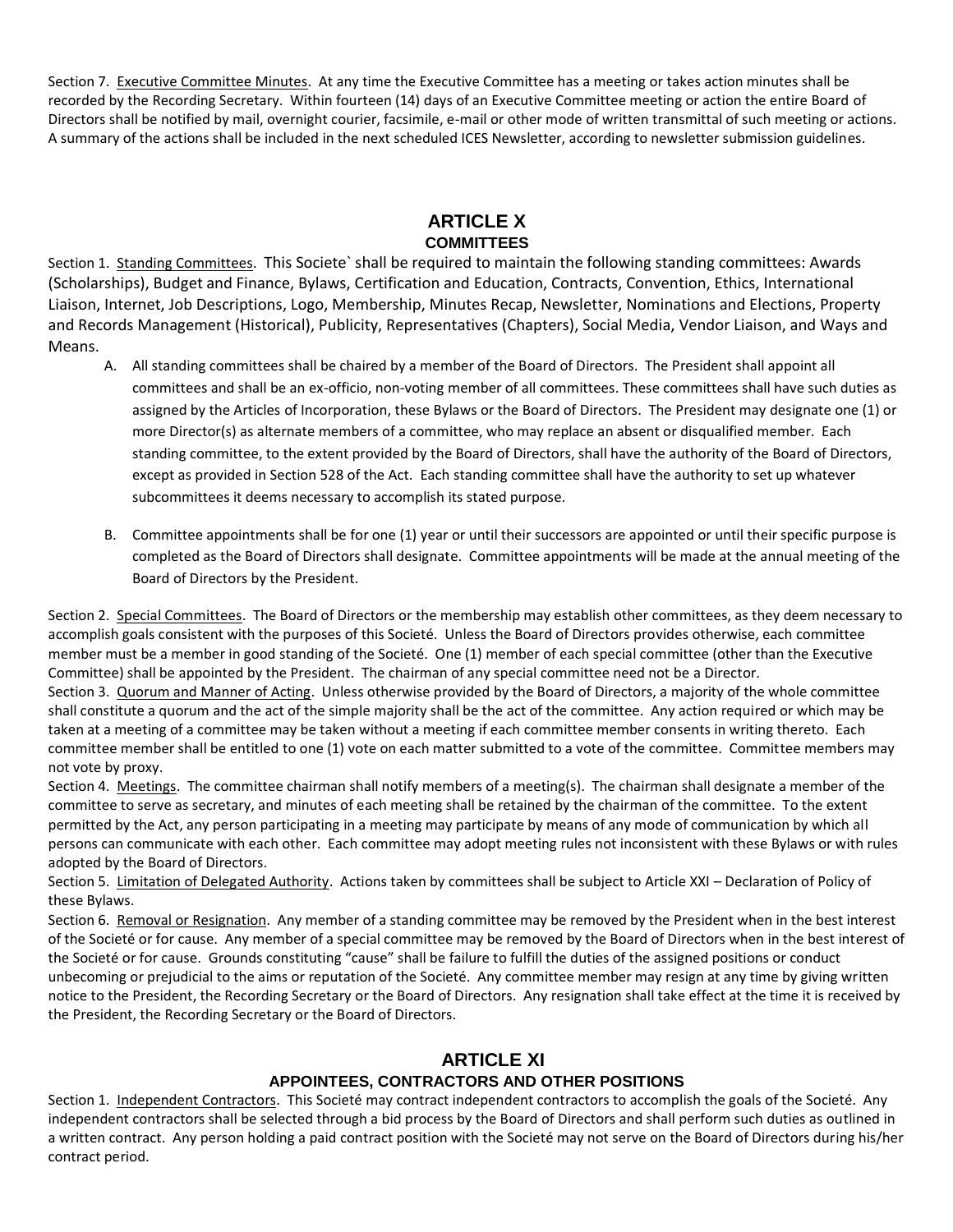Section 2. Duration of Contract of Independent Contractor. One (1) or more independent contractors may be contracted on a full- or part-time basis, and on a temporary or at-will basis by the Board of Directors or an Officer as designated by the Board of Directors. Section 3. Parliamentarian. The President shall engage a professional parliamentarian to advise at each Annual Membership Meetings and Special Membership Meetings as to rules of procedure using Robert's Rules of Order *Newly Revised*, latest edition, so as to ensure orderly and productive meetings and equal access to the rules. The President may appoint a Parliamentarian to advise at Board of Directors' meetings and Executive Committee meetings. Any voting rights of a Director who is appointed to advise on parliamentary procedure at meetings of the Board of Directors or the Executive Committee shall be retained.

Section 4. Representatives. Where practicable, there shall be one (1) Representative per state/area/province/country/chapter having five (5) or more members. The members of the state/area/province/country/chapter shall elect the Representative. Representatives shall have duties assigned to them by the Board of Directors and these Bylaws, promote ICES, and perform the duties of an advisor and work with members of their geographical area as needed.

#### **ARTICLE XII CHAPTERS**

<span id="page-11-1"></span><span id="page-11-0"></span>Section 1. Establishing Chapters. The Board of Directors may authorize the establishment of state/area/province/country Chapters in the furtherance of the purposes of the Societé. The Board of Directors shall establish rules regarding the establishment and operation of Chapters. Any function sponsored by an ICES Chapter shall comply with the rules and regulations set forth by the Board of Directors. Section 2. Territorial Limits. The territorial limits of said Chapters shall be established by the ICES Board of Directors.

Section 3. Chapter Membership. Chapters shall be composed of active members of ICES in good standing.

Section 4. Financial Reporting. Chapters sponsoring shows, competitions or other events in the ICES name must report all financial activity to ICES.

Section 5. Control of Chapter Funds. Chapter funds of any nature are to be under the supervision and control of the Chapter Representative and Chapter Treasurer.

#### **ARTICLE XIII VACANCIES IN POSITIONS**

<span id="page-11-3"></span><span id="page-11-2"></span>Section 1. Filling Vacancies of the Board of Directors. The Board of Directors shall have the power to fill vacancies which occur in its rank by death, resignation, removal, disqualification, or otherwise, but shall not be required to fill the vacancy if the majority of the remaining Board deems it unnecessary. The vacancy may be filled by a one-year appointment and shall be decided by no less than a majority affirmative vote of the Board of Directors at a meeting at which a quorum is present. It shall be allowable to take such vote by secret ballot. Appointments are for one (1) year only. The vacancy shall be filled by a former Board member, who may fill no more than three (3) consecutive one-year appointments.

Section 2. Filling Vacancies of Officers. Whenever a vacancy occurs in the office of President by death, resignation, removal, or disqualification, the Vice President shall become the President for the remainder of the term. A vacancy in any other office due to death, resignation, removal, or disqualification, shall be filled without undue delay for the remainder of the term vacated by the affirmative majority vote of the Board of Directors. It shall be allowable to vote by secret ballot. The vacancy shall be filled, if possible, from the remaining members of the Board. The Board of Directors has the right to go outside the Board to fill a vacancy in any office with a former Board member who has had at least two years of service, if it is deemed to be in the best interest of the Societé. Section 3. Filling Vacancies of Committee Chairmen. Committee chairmen vacancies shall be filled by Presidential appointment without undue delay.

Section 4. Filling Vacancies of Contract Positions. Vacancies in independent contract positions caused by death, resignation, removal, or otherwise, shall be filled without undue delay by the Executive Committee as a temporary position until a bid process can be completed. The Director responsible for the position vacated shall conduct the bid process and shall make a recommendation for replacement to the Board of Directors at the next regularly scheduled meeting. The Board of Directors shall then accept a bid for the independent contractor position.

Section 5. Filling Vacancies of Representatives. A vacancy in the position of Representative caused by death, resignation, removal, disqualification, or otherwise, shall be filled by the Representative Liaison who will work to hold an election or appoint a Representative for that state/area/province/country/chapter.

#### **ARTICLE XIV MEETINGS**

<span id="page-11-5"></span><span id="page-11-4"></span>Section 1. Annual Membership Meeting. There shall be one (1) General Membership Meeting per year and one (1) Annual ICES Convention and Show that shall be held in conjunction therewith. The Board of Directors shall set the site, date, place and hour, either within or without the State of Michigan, for the General Membership Meeting. The said meeting shall be no earlier than the third week of July and no later than the third week of August. There shall not be less than twenty (20) days nor more than sixty (60) days written notice to the membership for said General Membership Meeting. The agenda and business of such Annual Membership Meeting shall be as allowed or required by law and consistent with the purposes of the Societé as well as all other specific items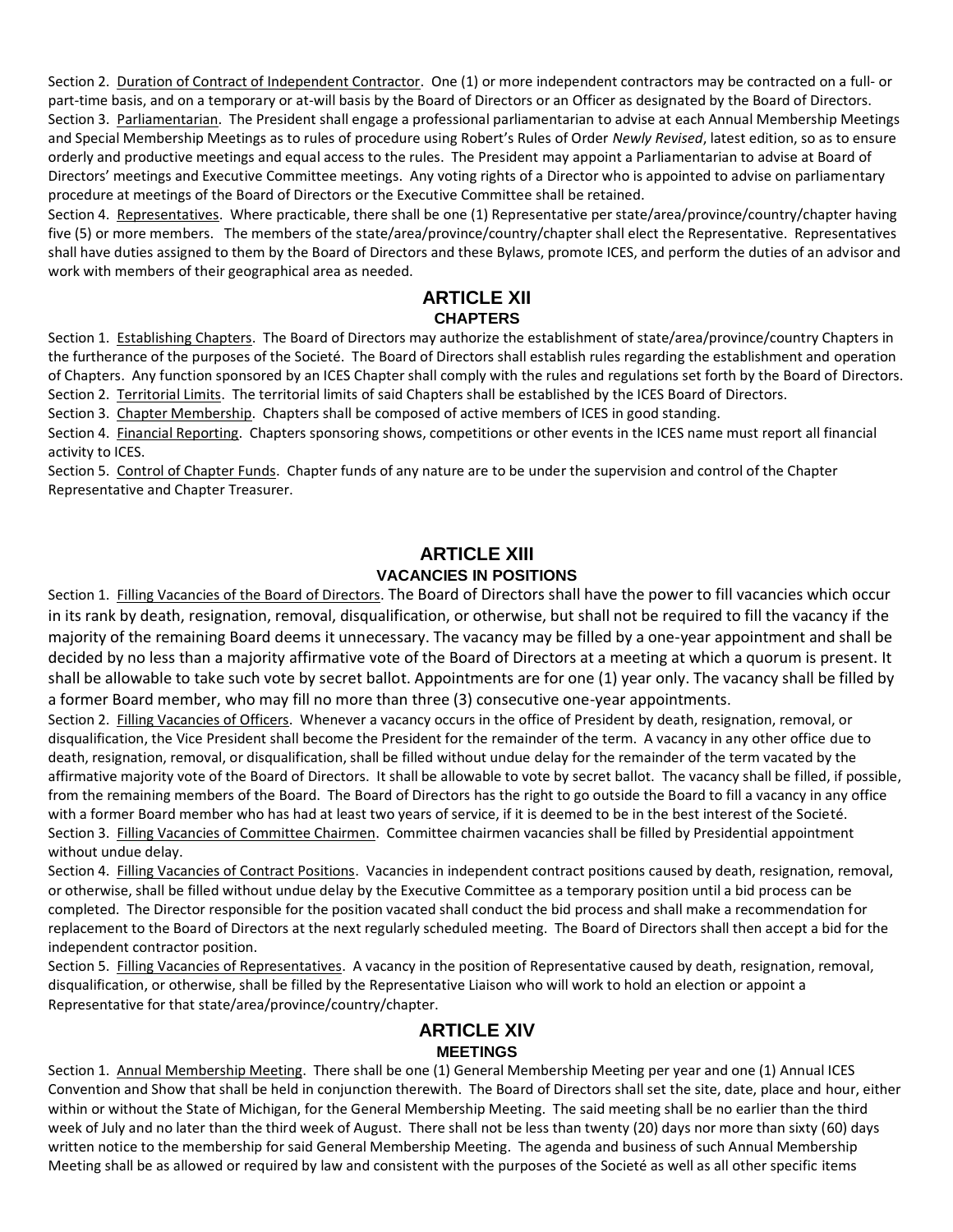mandated by other sections of these Bylaws.

Section 2. Reports. At said General Membership Meeting, the Recording Secretary shall give a report that will include the minutes of the previous General Membership Meeting for approval by the membership and the Treasurer shall report the financial condition and the financial dealings of the Societé since the last General Membership Meeting.

Section 3. Special Membership Meetings. Special meetings of the membership of the Societé may be called in the following manner and under the following conditions:

- A. A special meeting may be called by one-third (1/3) of the Board of Directors or by no less than ten percent (10%) of the members requesting the same in writing, with a copy of the request to the President and the Chairman of the Board. Said request shall specify the purpose for said meeting. The Board of Directors may fix such time and place, either within or without the State of Michigan, for any special meeting of the members.
- B. There shall be a minimum of twenty (20) days, but not more than sixty (60) days written notice to the membership in regard to special meetings of the membership; and said written notice shall include the time, date, place and purpose of said meeting. No binding action may be taken at said special meeting of the membership on any issue not specifically mentioned in the notice.

Section 4. Quorum. Three percent (3%) of the membership, represented in person, by proxy or absentee ballot, shall constitute a quorum at any meeting of the membership. A quorum shall be required to call a membership meeting to order. The members at such a meeting may continue to do business until adjournment, even if the withdrawal of members should leave less than a quorum. Section 5. Record Date for Meeting Notice. The record date for determination of members entitled to notice of the annual meeting shall be April 1st.

Section 6. Record Date for Eligibility to Vote. The record date for determination of members eligible to vote is thirty (30) days prior to any election.

Section 7. Board of Directors' Meetings. Board of Directors' meetings will be held twice yearly: a midyear meeting in February or March and an annual meeting in conjunction with the Annual ICES Convention and Show, either within or without the State of Michigan. Such meetings shall be closed to the general membership. Specific invitations or requests to attend may be allowed by the Board of Directors.

Section 8. Special Meetings of the Board of Directors. Special meetings of the Board of Directors may be called by the President or any three (3) Directors in writing, with a copy of the request to both the President and the Chairman of the Board. Said request shall specify the purpose for said meeting. The President or Chairman shall fix the time, date and place, either within or without the State of Michigan, for any special meeting of the Board of Directors. The authority of the Board of Directors shall be limited to the specific agenda in the notice for said special meeting. All members of the Board of Directors shall receive at least seventy-two (72) hours written notice of the meeting.

Section 9. Manner of Acting.

- A. Membership Meetings. The act of the majority of the members present or represented at a meeting of the membership at which there is a quorum shall be the act of the membership, except that only a plurality vote of the membership is required for elections to the Board of Directors and of officers. At any meeting of the membership, members entitled to vote may vote by proxy executed in writing by the member or his/her duly authorized attorney-in-fact and delivered to the Recording Secretary at least twenty-four (24) hours prior to the meeting. The proxy must be in a format approved by the Board of Directors. Any member entitled to vote may vote by absentee ballot in a format approved by the Board of Directors.
- B. Board of Directors Meetings. The act of the majority of the Directors voting at a meeting of the Board of Directors at which there is a quorum shall be the act of the Board. A two-thirds (2/3) vote is required when voting to recommend to the membership Bylaw amendments or Bylaw(s) revisions.

#### Section 10. Action by Communication Equipment.

- A. Membership. Any action required or which may be taken at a meeting of the membership may be taken by any type of communication equipment by means of which all persons participating in the meeting can interact with each other.
- B. Board of Directors. Any action required or which may be taken at a meeting of the Board of Directors may be taken by any type of communication equipment by means of which all persons participating in the meeting can interact with each other.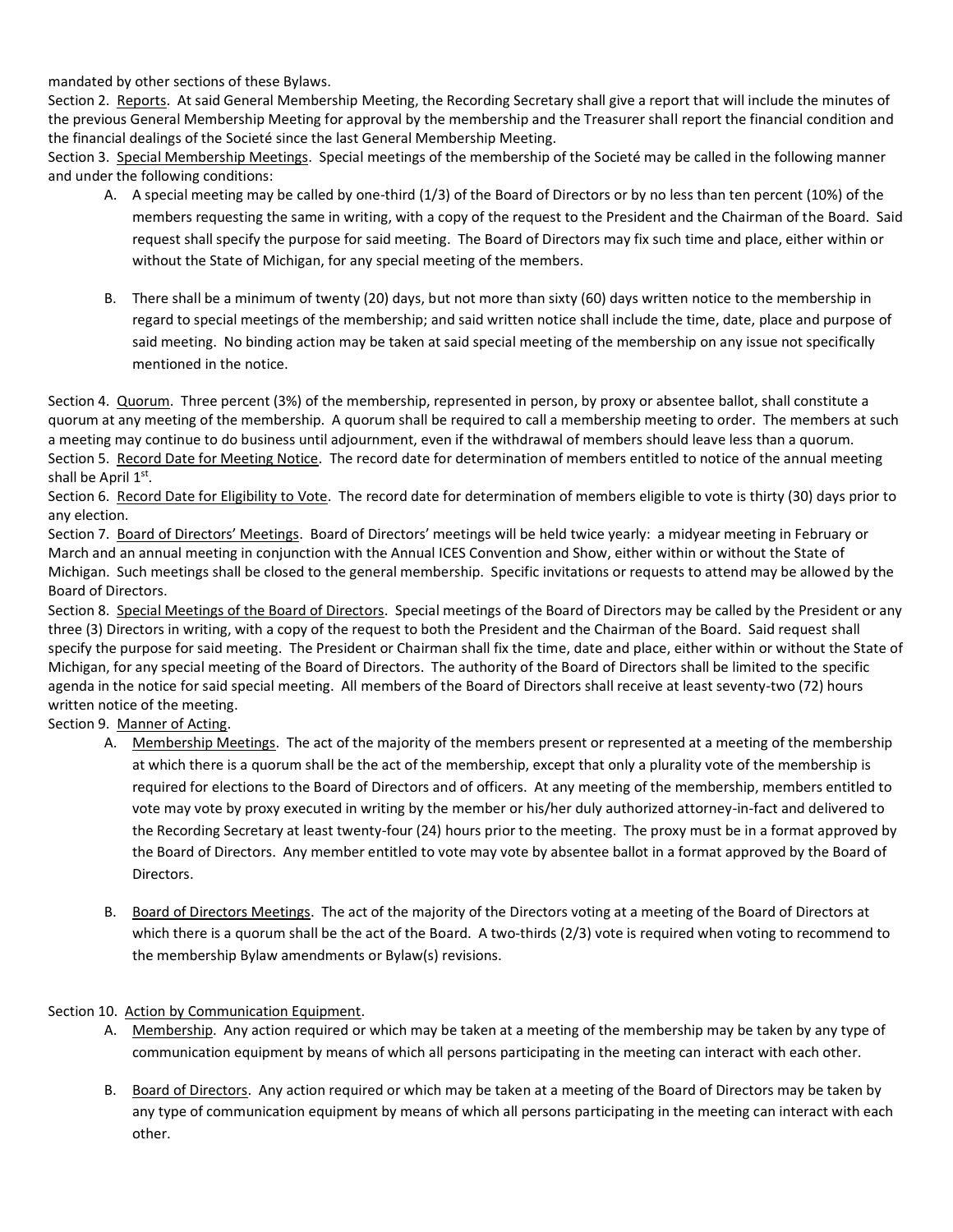Section 11. Action Without a Meeting.

- A. Membership. Any action required or which may be taken at a meeting of the membership may be taken without a meeting if each member consents in writing thereto.
- B. Board of Directors. Any action required or which may be taken at a meeting of the Board of Directors may be taken without a meeting if each Director consents in writing thereto.

#### **ARTICLE XV**

#### **NOTICE AND WAIVER OF NOTICE**

<span id="page-13-1"></span><span id="page-13-0"></span>All notices required to be given to members of the Societé may be given via electronic means, including, without limitation, facsimile and e-mail; and by his/her membership, each member consents to such notice. Attendance of a member at a meeting of the membership, Director at a meeting of the Board of Directors, or Officer at a meeting of the Executive Committee shall constitute a waiver of notice of such meeting, except where a member, Director or Officer attends for the express purpose of objecting, at the beginning of the meeting, to the transaction of any business because the meeting is not lawfully called or convened.

#### **ARTICLE XVI REPORTING TO MEMBERSHIP**

<span id="page-13-3"></span><span id="page-13-2"></span>After every regular or special meeting of the membership, Board of Directors and Executive Committee, a brief summary of the actions taken shall be included in the next scheduled ICES Newsletter, according to Newsletter submission guidelines. This Article shall not apply to the formal or informal meetings of standing or special committees that may be established.

#### **ARTICLE XVII FINANCES**

<span id="page-13-5"></span><span id="page-13-4"></span>Section 1. Accounting Procedures. Accounting procedures followed by the Societé shall be any of those procedures normally accepted as general accounting principles in that profession or those that are now and hereafter required by law of a Societé of this type. Accounting shall be done pursuant to requirements of Michigan and federal law and all master accounting work shall be done by a certified public accountant.

Section 2. Fiscal Year. The fiscal year of the Societé shall begin September 1 of each calendar year or any other period established by the Board of Directors.

Section 3. Operating Budget. A proposed annual operating budget shall be prepared by the Treasurer and approved by the Board of Directors each year prior to the beginning of the Societé's fiscal year.

Section 4. Contracts. The Board of Directors may authorize any two of the following Officers to enter into a contract in the name of and on behalf of the Societé: President, Vice President and/or Treasurer.

Section 5. Authority for Payment of Expenses. The proper Officers and bodies of the Societé are hereby authorized to pay whatever reasonable expenses are incurred in carrying out the requirements and intent of the Articles of Incorporation and the stated purposes of this Societé.

Section 6. Checks. The Treasurer, as Chief Financial Officer of the Societé, shall sign all checks. The Board shall designate two (2) additional elected officers who shall have authority to sign checks in the absence of the Treasurer.

Section 7. Deposits. All funds shall be deposited in the name of the Societé in asset protected accounts with any banks, trust companies or other depositories as the Board of Directors may select.

Section 8. Currency Standard. All financial transactions of the Societé shall be in U.S. funds.

<span id="page-13-6"></span>Section 9. Determination of Dues. The Board of Directors shall fix the amount of the annual membership dues and/or assessments.

#### **ARTICLE XVIII COMPENSATION**

<span id="page-13-7"></span>Directors and Officers shall not receive any salary for their services as Directors or Officers. The Board of Directors will establish guidelines for a reimbursement allotment to Directors and Officers to help offset expenses incurred in attending one or more regular or special meeting(s) of the Board of Directors.

#### **ARTICLE XIX INUREMENT**

<span id="page-13-9"></span><span id="page-13-8"></span>The Societé is not organized for pecuniary profit. The Societé shall use its funds only to accomplish the purposes specified in these Bylaws. No part of the net earnings of the Societé shall inure to the benefit of or be distributed to its Directors, Officers, Members, contractors, or other private persons.

#### **ARTICLE XX BOOKS AND RECORDS**

<span id="page-13-11"></span><span id="page-13-10"></span>The Societé shall keep correct and complete books and records of account, membership rolls, and minutes of the proceedings of its Members, the Board of Directors and the Executive Committee. Such books, records, and minutes may be kept outside the State of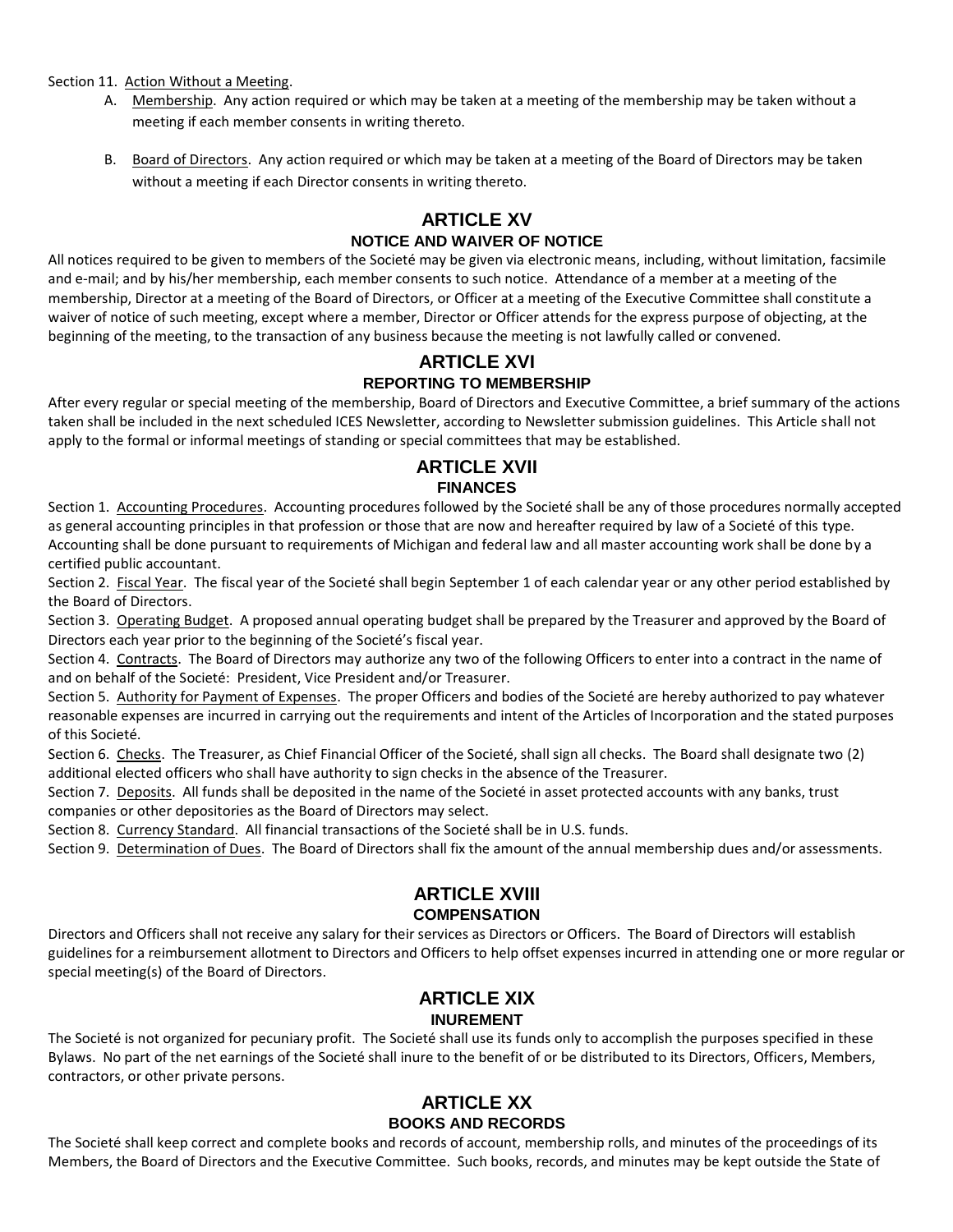<span id="page-14-0"></span>Michigan.

#### **ARTICLE XXI DECLARATION OF POLICY**

<span id="page-14-1"></span>Responsibility and authority for any declaration of Societé policy is reserved to the judgment and discretion of the Board of Directors. Committees of the Societé are not authorized to commit the Societé in any way, financially or otherwise, without prior approval of the Board of Directors, except as specified in the approved budget or as directed by the Board of Directors.

#### **ARTICLE XXII GENERAL RULES OF PROCEDURE OF MEETING**

<span id="page-14-3"></span><span id="page-14-2"></span>All membership meetings and all Board of Directors' meetings, whether regular or special, shall use as their rules of procedure Robert's Rules of Order Newly Revised, latest edition, to ensure order and productive meetings and equal access to rules. This article shall not apply to Executive Committee meetings which may be informally run by the Rule of the Chair, subject to relevant Michigan and federal Laws and other sections of these Bylaws.

#### **ARTICLE XXIII GOVERNING LAW**

<span id="page-14-5"></span><span id="page-14-4"></span>All questions with respect to the construction of these Bylaws shall be determined in accordance with the applicable provisions of the laws of the State of Michigan.

#### **ARTICLE XXIV HEADINGS**

<span id="page-14-7"></span><span id="page-14-6"></span>The headings of these Bylaws are intended solely for the convenience of reference and are not intended for any purpose whatsoever to explain, modify or place any construction upon any of the provisions of these Bylaws.

#### **ARTICLE XXV CONTROL OVER BYLAWS**

<span id="page-14-9"></span><span id="page-14-8"></span>Amendments and/or revisions of these Bylaws shall be prepared by the ICES Board of Directors for submission to the general membership. These Bylaws may be adopted, amended or repealed by the general membership by an affirmative vote of at least twothirds (2/3) of the members voting, in person, by absentee or by proxy, providing a quorum is represented. Notice of proposal to adopt, amend or repeal these Bylaws shall be included in the notice of the meeting given in writing to each member not less than twenty (20) days nor more than sixty (60) days prior to such proposed action. Upon acceptance by the membership, these Bylaws shall supersede all other Bylaws of the Societé.

#### **ARTICLE XXVI SEVERABILITY CLAUSE**

<span id="page-14-11"></span><span id="page-14-10"></span>It is the stated intent of this Societé in adopting these Bylaws that they be severable and independent and that if at any time in the future any particular Bylaw shall be ruled in arbitration by a Court or an agency or competent jurisdiction to be in violation of either Michigan Corporate Law for nonprofit corporations or applicable Federal law or applicable regulation of the Internal Revenue Service for tax-exempt corporations, then such clause or part of such clause shall be automatically stricken without any effect upon the remainder of these Bylaws and shall be deemed to be automatically null and void without formal action on the part of the Board of Directors or the Membership. The remainder of the Bylaws shall remain in full effect.

## **XXVII**

#### **DURATION AND DISSOLUTION**

<span id="page-14-13"></span><span id="page-14-12"></span>The duration of the Societé shall be perpetual, except that it may be dissolved in the manner provided by the Act. Upon dissolution of this Societé, the Board of Directors shall, after paying or making provisions to pay all liabilities of the Societé, distribute its assets to one (1) or more other nonprofit corporations the Board of Directors or membership directs as long as said corporation qualifies under Section 501(c)(6) or 503(c)(3) of the Internal Revenue Code as a tax-exempt organization in such manner as the Board of Directors shall determine.

Adopted August 10, 2000 Detroit, Michigan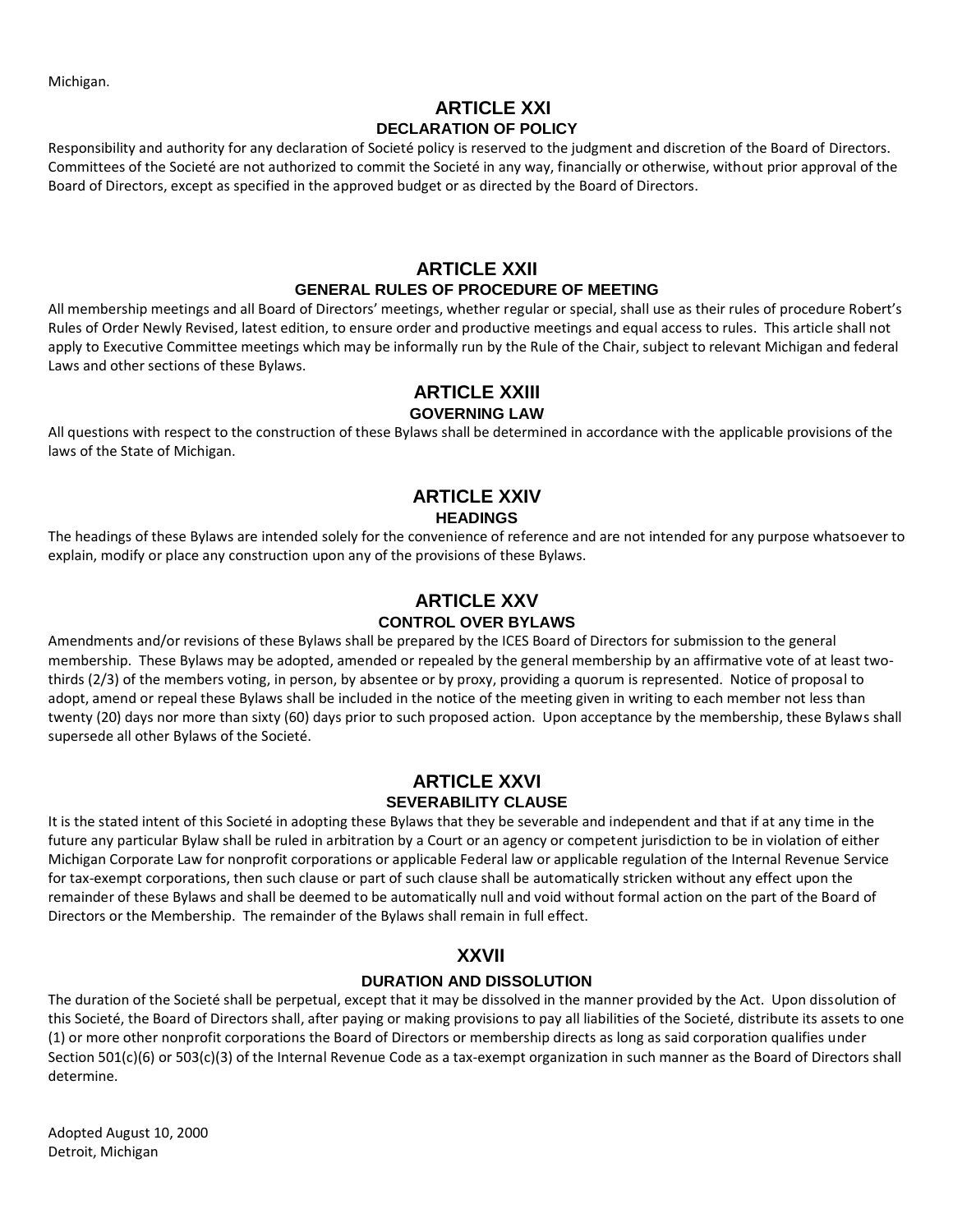| Amendments: |                                                                                                              |
|-------------|--------------------------------------------------------------------------------------------------------------|
| 8/18/01     | Article X, Section 1 – at General Membership Meeting                                                         |
| 7/26/02     | Article X, Section 1 – at General Membership Meeting                                                         |
| 8/1/03      | Article IV, Section 5A; Article XI, Section 1 – at General Membership Meeting                                |
| 8/6/04      | Article VI, Section 6; Article X, Section 1 – at General Membership Meeting                                  |
| 7/29/05     | Article XXV – at General Membership Meeting                                                                  |
| 7/18/08     | Article XIV, Section 8 - at General Membership Meeting                                                       |
| 8/4/11      | Bylaws Revision - by General Membership at Special Bylaws Revision Meeting                                   |
| 8/3/12      | Article IV, Section 1(E); Article VI, Section 1; Article XI, Section 3; Article XVII, Section 9 - at General |
|             | <b>Membership Meeting</b>                                                                                    |
| 8/9/13      | Article XVII, Section 7 - at General Membership Meeting                                                      |
| 7/31/15     | Article X, Section 1, Article XIII, Section 1-at General Membership Meeting                                  |
| 8/3/17      | Article IV, Section 1, F & G – at General Membership Meeting                                                 |
| 8/3/17      | Article X, Section 1 – at General Membership Meeting                                                         |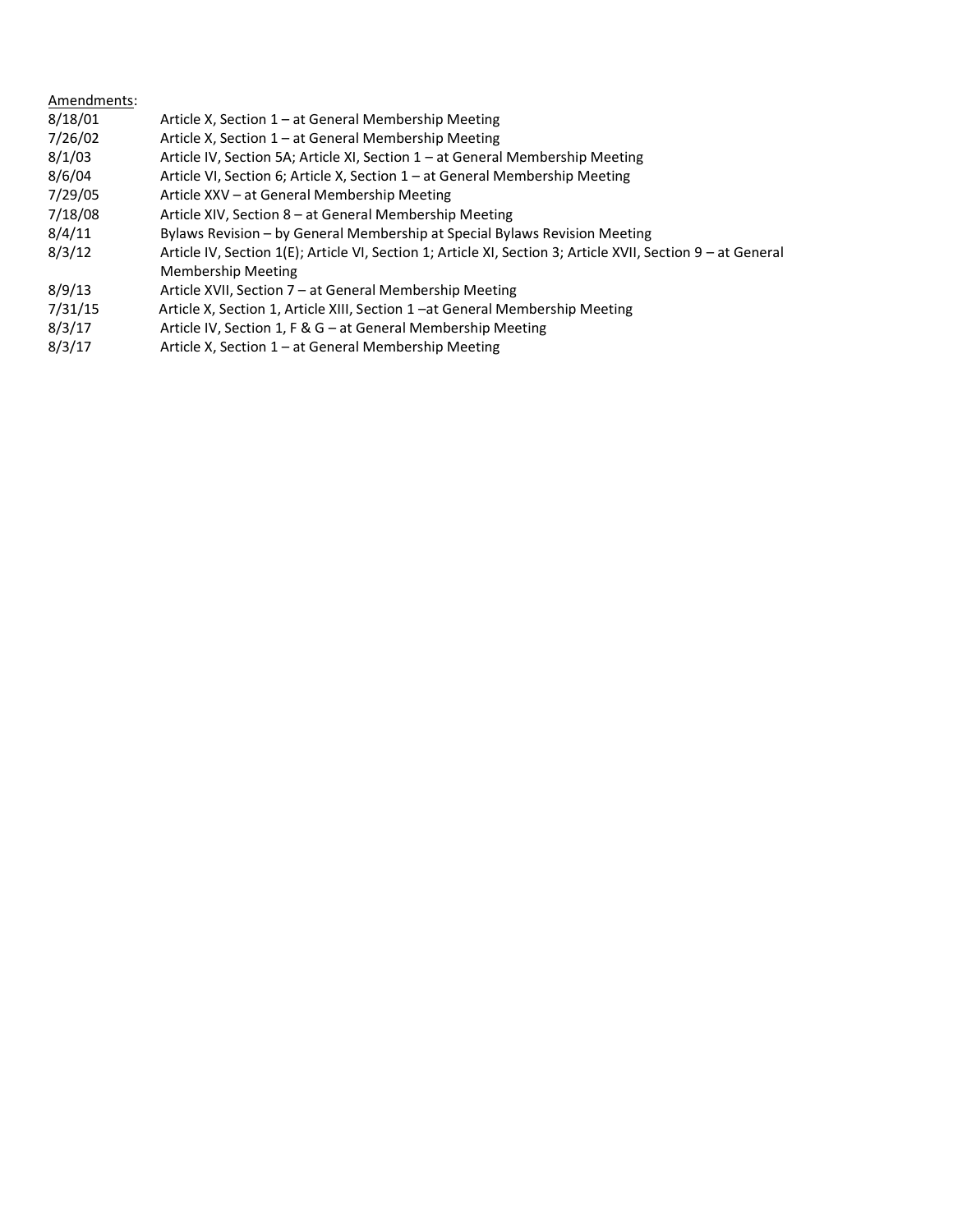## State/Area/Province/Country/Chapter/Show & Convention **ICES Internet Policy**

#### **Copyright and Privacy:**

- <span id="page-16-2"></span><span id="page-16-1"></span><span id="page-16-0"></span>• All content provided on this website, including but not limited to: formatting, images, logos, software, and text, is copyrighted by [State/Area/Province/Country/Chapter/Show & Convention, hereinafter called S/A/P/C/C/Show] ICES under United States law and is protected by worldwide copyright laws and treaty provisions. Any reproduction, modification, storage in a retrieval system or retransmission, in any form or by any means, electronic, mechanical, or otherwise, for reasons other than personal use, is strictly prohibited without prior written permission. Published pages that have been pre-approved for reproduction will be so designated at the bottom.
- Sugar-related websites are welcome to link to any of the [S/A/P/C/C/Show] ICES webpages published on the Internet. There is no need to request permission.
- Use of the official ICES logo and the [S/A/P/C/C/Show] ICES logo is prohibited without written permission from ICES and/or [S/A/P/C/C/Show] of ICES.
- No member or non-member shall sell, barter, trade, or use for personal gain or otherwise, any personal information from a member or non-member that has been obtained from the ICES Chapter records or provided to the Internet Coordinator for the purpose of access to password-protected pages.
- Only original material is published on this [S/A/P/C/C/Show] ICES website, or material for which permission to publish has been granted.
- Only original photos may be submitted to ICES or [S/A/P/C/C/Show]. Photos become the property of ICES and/or [S/A/P/C/C/Show] ICES and may be altered for promotion purposes, to enhance a webpage or fit space requirements. No photo may be reproduced on the website for promotional purposes (on the website) without a signed release by the artist.

#### <span id="page-16-3"></span>**Website Ownership and Maintenance:**

This website is owned, operated and maintained by [S/A/P/C/C/Show] ICES, and must exist as a stand-alone, individual, separate website, apart from any other personal or business website. The contents of this website are published under the jurisdiction of the [S/A/P/C/C/Show] ICES Bylaws and remain under [S/A/P/C/C/Show] ICES ownership and jurisdiction, regardless of who administers and/or maintains the site. The domain name, web hosting and all other associated regular accounts, subscriptions and fees will be in the name of [S/A/P/C/C/Show] ICES, and will be paid for by funds from the treasury of [S/A/P/C/C/Show] ICES. E-commerce profits, if any, derived from this website will be deposited into the treasury of [S/A/P/C/C/Show] ICES and will benefit [S/A/P/C/C/Show] ICES as a whole.

#### <span id="page-16-4"></span>**Content Policy:**

This website is an ICES [S/A/P/C/C/Show] website and as such, all information posted on this website will be family friendly, neither controversial nor offensive in any way, and suitable for children of all ages. Personal notes and blogs will not be posted and message boards are not permitted at the ICES [S/A/P/C/C/Show] level. ICES and local ICES [S/A/P/C/C/Show] events may be listed or linked on this website at no charge. All non-ICES events must be sugar-art related and in conformity with ICES Bylaws, Ethics, S/A/P/C/C/Show Internet Policy, and Chapter Bylaws, if applicable. NO information detrimental, defamatory or derogatory to ICES in any way may be published on any [S/A/P/C/C/Show] ICES website.

#### <span id="page-16-5"></span>**Social Networking:**

ICES and ICES S/A/P/C/C/Show may set up and maintain social networking sites under the supervision and monitoring of the ICES Internet Coordinator, ICES Marketing Coordinator, ICES Social Media Chairman, or S/A/P//C/C/Show Webmaster respectively. Postings must be in keeping with the purposes of ICES and should be relevant to ICES and its members. All efforts shall be made to guard against postings that are detrimental, defamatory or derogatory to ICES, its individual members or any ICES S/A/P/C/C/Show.

#### <span id="page-16-6"></span>**Webmaster:**

The [S/A/P/C/C/ Show] Webmaster must be relatively familiar with Internet procedures, website design and maintenance, and may be elected or retained by a simple majority vote by the [S/A/P/C/C/Show] ICES membership. If elected, the S/A/P/C/C Webmaster's term does not expire until the next regularly scheduled [S/A/P/C/C/Show] election for that position. The Webmaster may be reelected as often as they are elected and willing and able to serve. The Webmaster, though not an ICES officer, must answer to the membership, and provide web hosting, domain name registration and maintenance, web user name and password (and any changes) to the current State Representative (if none, ICES Alternate; if none, other elected [S/A/P/C/C/Show] Secretary or Treasurer; if none the ICES Representative Liaison), and ensure that such information is easily accessed by the State Representative (or Alternate) and the succeeding Webmaster. Web design and upkeep must be within [S/A/P/C/C/Show] ICES' Internet Policy and meet the approval of the majority of the local [S/A/P/C/C/Show] ICES membership. The purpose and responsibility of the Webmaster is to accurately reflect the online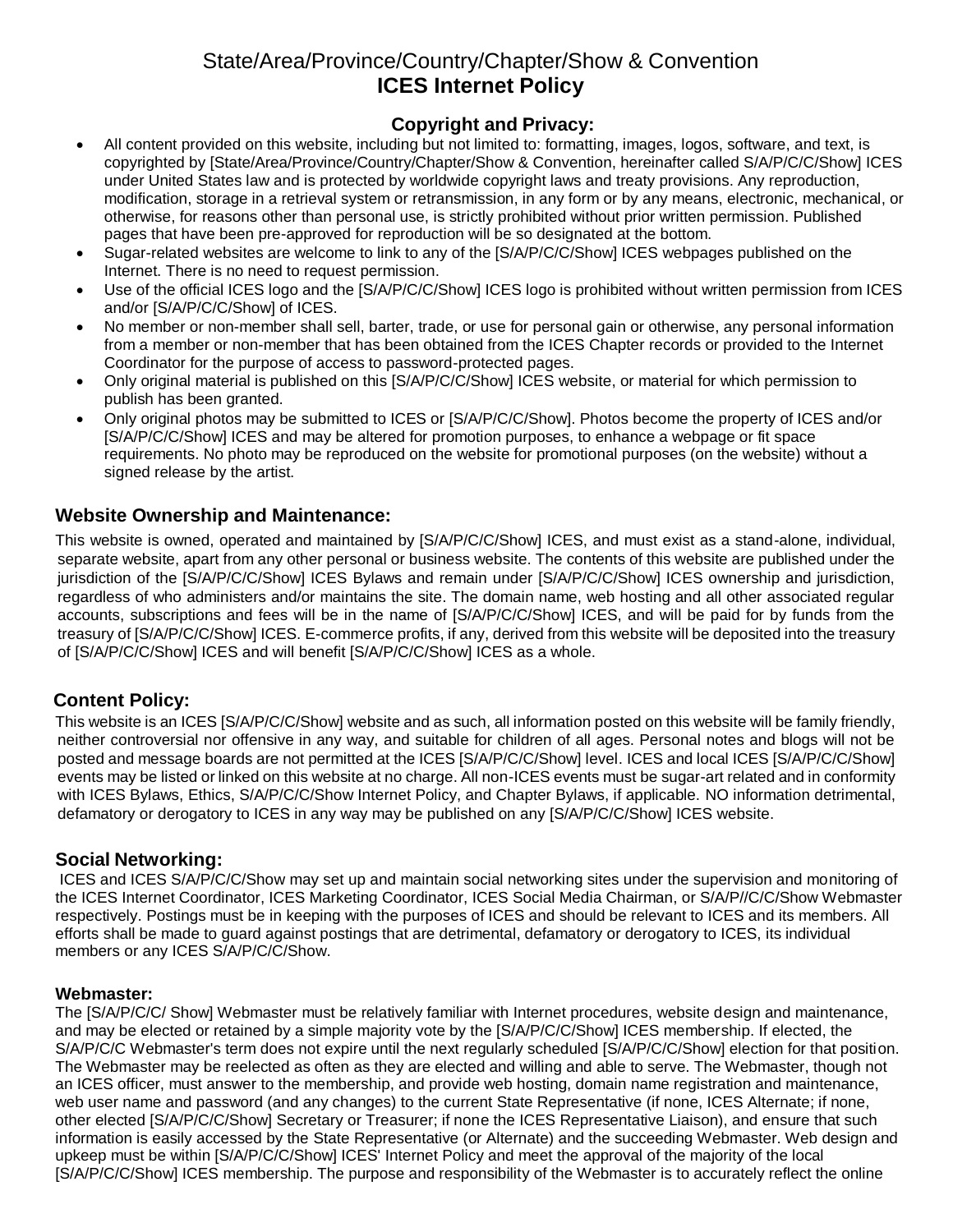personality and mission of the [S/A/P/C/C/Show] ICES website. It is the Webmaster's responsibility to maintain the [S/A/P/C/C/Show] ICES webpages, building, enhancing or updating the website for the benefit of the [S/A/P/C/C] membership, publishing current information on the website within five (5) business days of content submission and approval, and within ten (10) business days of the delivery of the state newsletter or Rep communiqué, if any.

#### <span id="page-17-0"></span>**Advertising and Reciprocal Link Policy:**

• Ads and Reciprocal Links are on a first come, first served basis, and listed in alphabetical order.

• Submit completed Ads: ICES staff will not build ads.

• All Ads have a 6 line limit and must contain the following information: Address, Contact Information, Dates/Times, and have an Event Title.

• ICES will determine which fonts may be used (Arial, Trebuchet, Times New Roman, etc.).

• Ad pricing and placement begins the first day of the month and expires on the last day of the month, regardless of number of days in the month.

- Ad payments must be received before being placed on ICES.org. NO Exceptions.
- All Ads will be removed without notice on the first day of the next month, unless renew request and fess are submitted.
- Ads must be in good taste; any ad not deemed to be in good taste or family-friendly will not be uploaded, but returned for revision. If revisions are not completed and re-submitted within two business days, the ad space will be sold to the next advertiser.

• All links approved for the ICES website must link to web page(s) that are in good taste, relate to the sugar arts of cake decorating, comply with the basic principles of the ICES Bylaws, Ethics, and do not contain links to objectionable sites.

- The requestor does not have to be a member of ICES, but the associated website needs to be of cake related interest.
- ICES request that all reciprocal links be linked through the ICES logo, preferable on the requestor's home page.
- A website must display the ICES logo and connected link first, then ICES will reciprocate the link.
- All reciprocal links are displayed on the ICES.org under the Media tab on the "Links" page.
- The Internet Coordinator will review all approved links regularly to ensure conformity to the ICES standards.

• When an approved Internet link no longer conforms to the ICES standards, the Coordinator will forward an email message to the site advising them of this condition. The Coordinator will remove the link from the ICES web page until the site conforms.

• Once the contracted period is completed all Ads will be removed without notice, unless renewal request and fees are submitted.

• No refunds are available once payment has been made.

#### <span id="page-17-1"></span>**Ad and Reciprocal Link Rates:**

• Each ICES S/A/P/C/C/Show website will determine its own fees for advertising space on their individual websites. Credit card information will not be kept on file.

Revised 1/2016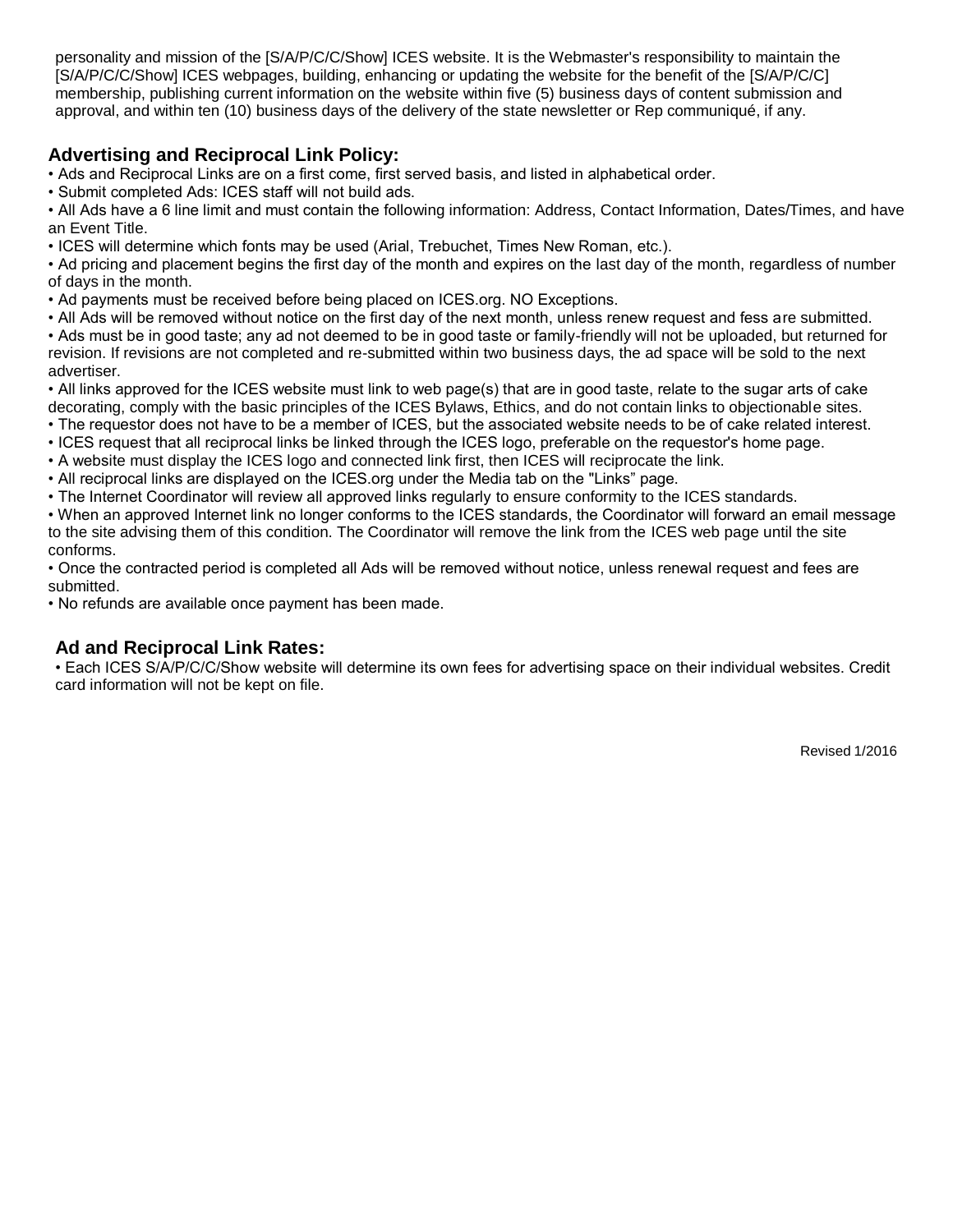# **ICES Code of Ethics**

<span id="page-18-0"></span>The Ethics Committee was formed to investigate and resolve formal ethics complaints within the association. The committee is to provide a neutral process to facilitate a just resolution to such complaints.

#### <span id="page-18-1"></span>**The Code of Ethics for ICES Members is as follows:**

Members are responsible for conducting themselves in a moral, lawful and ethical manner, obeying all applicable local, state, provincial, federal, civil and criminal laws, rules and regulations.

- Members should avoid the appearance of any criminal offense or professional misconduct.
- Members shall not discriminate against other members, exhibitors, vendors or consumers based on race, religion, nationality, disability, gender or sexual orientation.
- Members will adhere to the ICES Bylaws and the policies of the ICES organization. Members are responsible for promoting the mission, goals and objectives of the ICES organization and not behaving in a manner in conflict with these stated ideals.
- Members shall disclose all relationships that might constitute, or appear to constitute, a conflict of interest.
- Members shall not engage, directly or indirectly, in false or misleading practices.
- Members, in order to maintain and broaden public confidence, shall perform all responsibilities with the highest degree of integrity.
- Members shall avoid defaming one another.
- Members shall not misappropriate the property of others.

Any complaint against an ICES member, whether by a member or nonmember, shall be initiated by the filing of a complaint in writing and submitted to an ICES Board Member within one year of the date of the alleged offense.

#### <span id="page-18-2"></span>**Code of Ethics Agreement**

I, as a requirement for admission to and retention of membership and participation in the International Cake Exploration Societé (ICES), agree to strive at all times to upgrade and improve my knowledge of and/or skill in the sugar arts. In all my dealings with fellow cake decorating enthusiasts and the general public, I will:

- Strive to present all sugar art related services and surroundings in a manner which reflects the highest levels of professionalism.
- Conduct myself in a lawful and ethical manner, obeying all applicable local, state, provincial, federal, civil, and criminal laws and regulations. Avoid the appearance of any criminal offense or professional misconduct.
- Not discriminate against other members, exhibitors, vendors or consumers based on race, religion, nationality, disability, gender or sexual orientation.
- Disclose all relationships that might constitute, or appear to constitute, a conflict of interest.
- Not engage, directly or indirectly in false or misleading practices.
- Perform all responsibilities with the highest degree of integrity to maintain and broaden public confidence.
- Avoid defaming another (i.e., avoid attacking the good name of others by slander or libel).
- Not misappropriate the property of others (i.e., not use illegally or wrongly the property of others).

By submitting my application for membership or membership renewal in ICES, I agree to abide by all of the Societé's policies and procedures.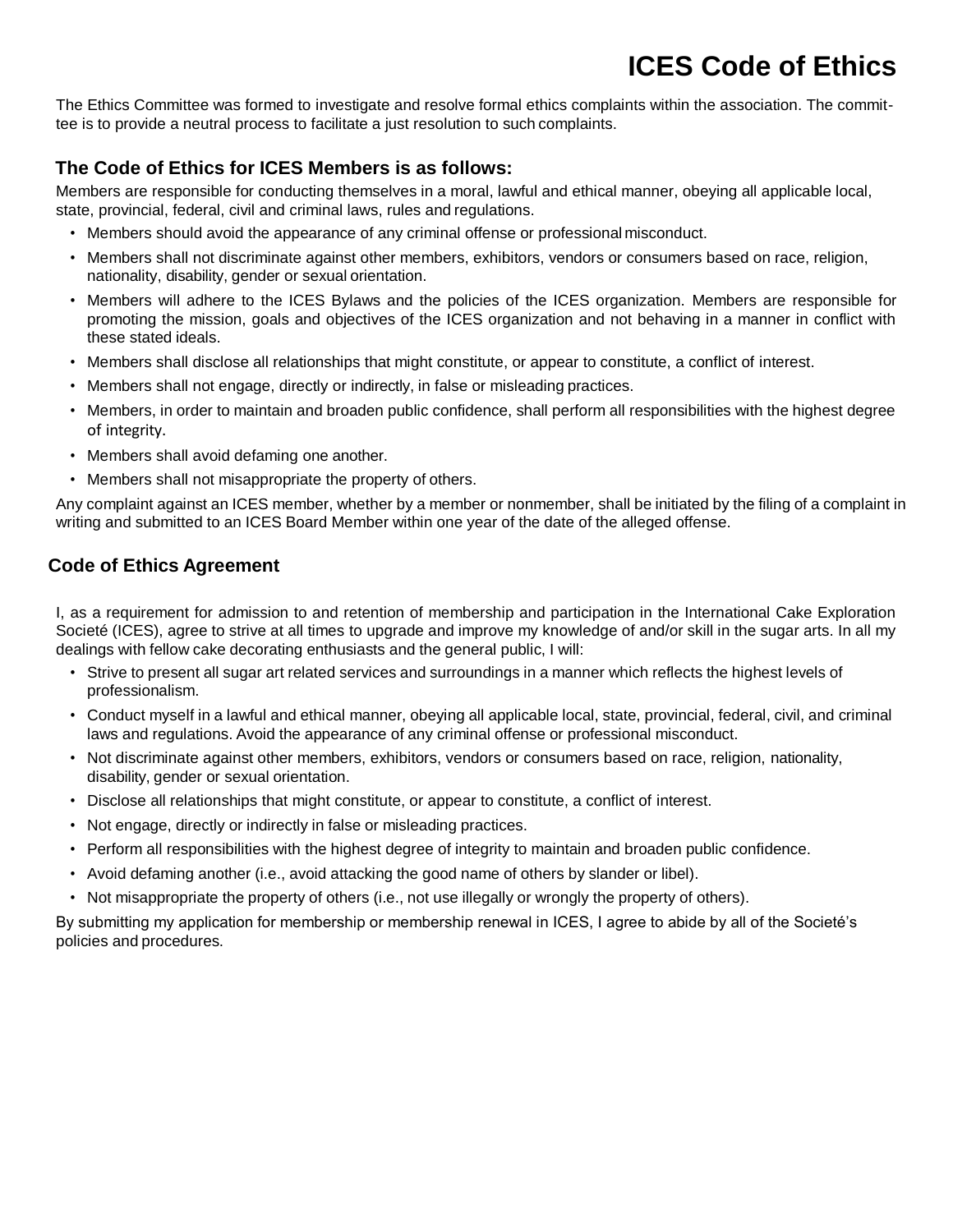#### <span id="page-19-1"></span><span id="page-19-0"></span>**Grievance Procedure**

ICES aims to resolve problems and grievances promptly and as close to the source as possible with graduated steps for further discussions and resolution at higher levels of authority as necessary. For the purpose of this Grievance Procedure, a "grievance" is defined as a specific, formal statement of complaint.

#### <span id="page-19-2"></span>**Statement of General Principles**

- Complaints must be fully described by the person with the grievance within twenty-four (24) hours of the dispute.
- The accused person(s) shall be given the full details of the allegation(s) against them.
- The person(s) against whom the grievance/complaint is made shall have the opportunity and be given a reasonable time to state their side of the story before a formal resolution is attempted by the Grievance Committee.
- Grievance proceedings shall be conducted privately, honestly, fairly and without bias by three (3) current ICES Board Members, at least one of whom is on the Ethics Committee. Because of longstanding friendships within ICES, the impartial members of the Grievance Committee shall be appointed for each case by the seated ICES President. The committee members will choose from among themselves who is responsible for filing any necessary reports. If the Grievant feels that any member of the committee is not impartial, he/she may request an immediate review of the appointment process by the Board of Directors.
- Proceedings shall not be unduly delayed.

#### <span id="page-19-3"></span>**Procedures**

#### **The following is a four-level process:**

1. The Grievant attempts to resolve the complaint as close to the source as possible. Disputes will not be heard by the Grievance Committee until every effort has been made to resolve the issue(s) first privately, then by involving the appropriate Show or Board Committee Chair(s), whichever is applicable, and/or Show Directors. This level may be quite informal and verbal.

If the matter is not resolved,

2. The Grievant notifies the ICES President and/or Ethics Committee Chairman (in writing or otherwise) as to the substance of the grievance and states the remedy sought. Discussion should be held between Grievant and any other relevant party. This level may be informal, but either party may request written statements and agreements. This level should not exceed one day, if possible.

If the matter is still not resolved,

- 3. The ICES President will appoint the Grievance Committee by the next morning, or as soon as possible. A grievance taken to this level must be specific, in writing, and dated and signed by the Grievant. The Grievance Committee will investigate and determine if an ethics violation has occurred. If the Grievance Committee determines that no ethics violation has occurred, the Grievance Committee may settle the matter. If an ethics violation has occurred, the Grievance Committee will forward the matter to the Ethics Committee, along with any additional information deemed relevant. The Ethics Committee may consult with the Board of Directors, and will either open the incident for investigation and/or settlement, or render a decision within twenty-four (24) hours. The Grievance Committee will provide a written response to the Grievant. The Grievance Committee will also communicate with any other parties involved or deemed relevant. This level should not exceed one day, unless the incident is complex, requiring investigation.
- 4. All decisions of the Ethics Committee and/or the ICES Board of Directors shall be final.

NOTE: While this procedure is specifically designed for grievances that may occur during a Convention or a Midyear Meeting, if a grievance is committed or alleged outside those parameters, the spirit of the law" of this procedure may be applied, with action initiated by the ICES President, once contacted by the Grievant. The ICES President will outline in writing the procedure to be followed upon receiving the complaint and before initiating action. Steps 1 through 4 must still be followed; there will be no Grievance Committee formed without a sincere personal attempt on the part of the Grievant to resolve the situation.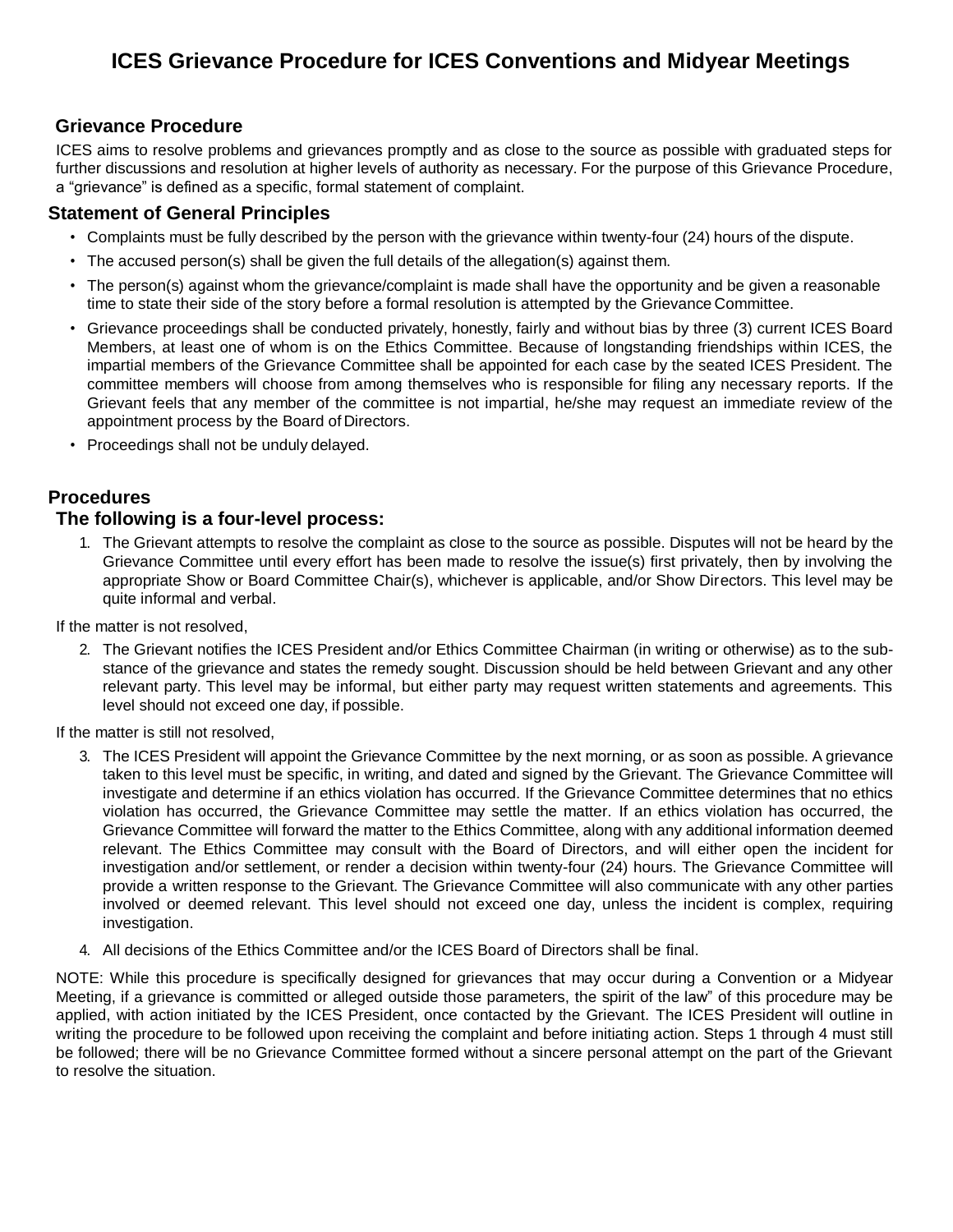#### <span id="page-20-0"></span>**Grievance Procedure Reporting**

Reports of the Grievance Procedure must be filed with the ICES President within two (2) weeks and copies are to be distributed to all parties involved in the claim, excluding witnesses. The report must contain the following information:

- Today's report date:
- Seated ICES President:
- Grievance Committee Members (3):
- ICES Ethics Committee Members:
- Date of Grievance:
- Has Step 1 of the ICES Grievance Procedure been followed?
- If yes, has Step 2 of the ICES Grievance Procedure been followed?
- Date ICES President notified:
- Did the Grievance Committee find that the ICES Code of Ethics has been violated?
- If yes, please give a short report of the findings:
- Date resolved at the Grievance Committee level:
- Date Grievant and Pertinent Parties notified: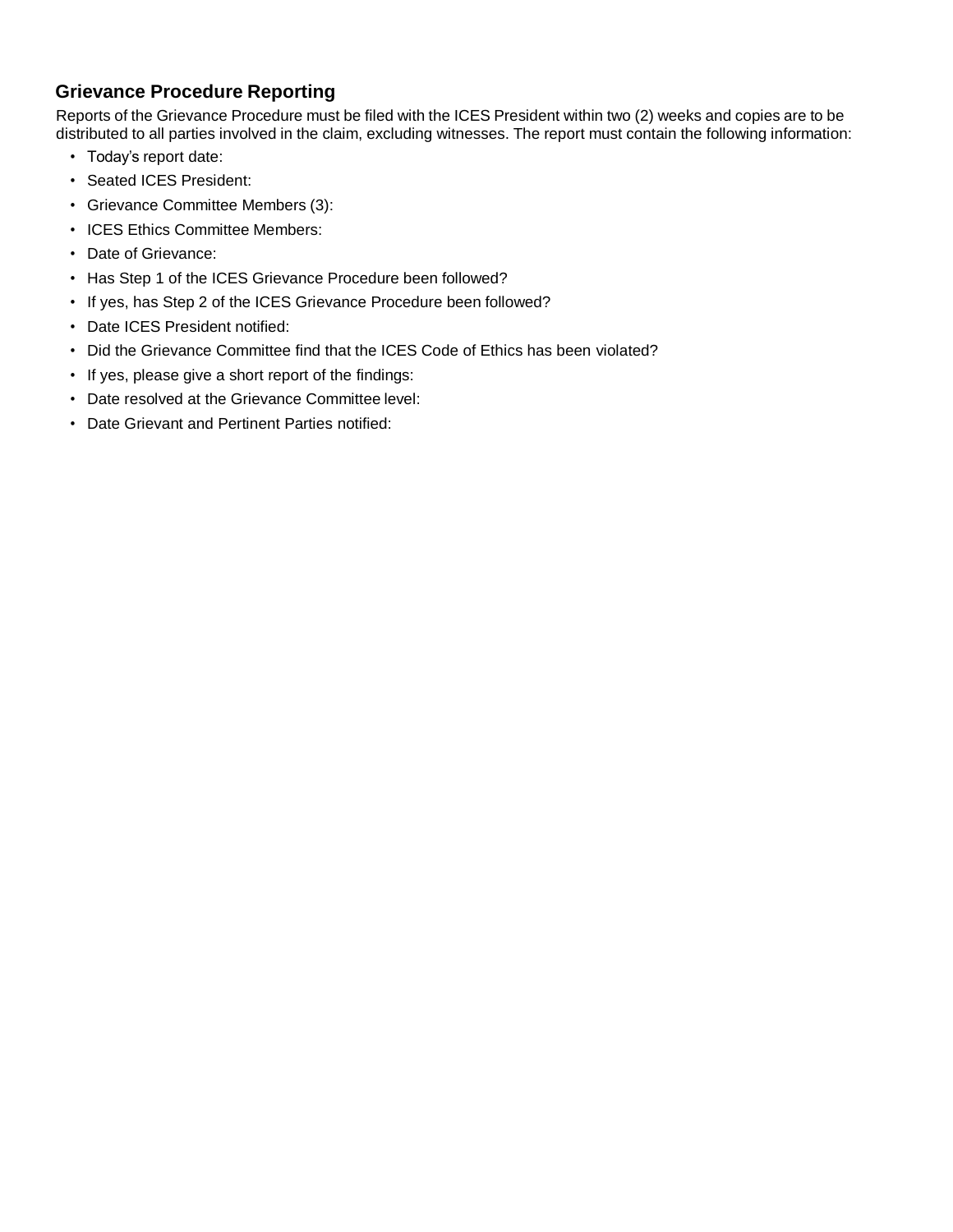# **ICES Policy Regarding the Release of Personally Identifiable Information (PII)**

<span id="page-21-1"></span><span id="page-21-0"></span>**Background** - PII is —any information about an individual maintained by an organization, including (1) any information that can be used to distinguish or trace an individual's identity, such as name, social securitynumber, date and place of birth, mother's maiden name, or biometric records; and (2) any other information that is linked or linkable to an individual, such as medical, educational, financial, and employment information. Examples of PII include, but are not limited to:

- Name, such as full name, maiden name, mother's maiden name, oralias
- Personal identification number, such as social security number (SSN), passport number, driver's license number, taxpayer identification number, or financial account or credit card number
- Address information, such as street address or e-mailaddress
- Personal characteristics, including photographic image (especially of face or other identifying characteristic), fingerprints, handwriting, or other biometric data (e.g., retina scan, voice signature, facial geometry).
- Information about an individual that is linked or linkable to one of the above (e.g., date of birth, place of birth, race, religion, weight, activities, geographical indicators, employment information, medical information, education information, financial information)<sup>1</sup>

**Policy -** It is incumbent upon the ICES Board of Directors, Executive Committee, ICES Committees and sub-committees, as well as the Newsletter Editor and the Membership Coordinator to ensure that ICES members' PII are properly protected. Therefore, any request from vendors, trainers, ICES members (past or present), or any other organization for the release of PII such as names and addresses of ICES members for any purpose, but more specifically mass mailings or marketing, shall not be honored.

<sup>1</sup>Source: National Institutes of Standards & Technology, NIST Special Publication 800-122, Guide to Protecting the Confidentiality of Personally Identifiable Information (PII).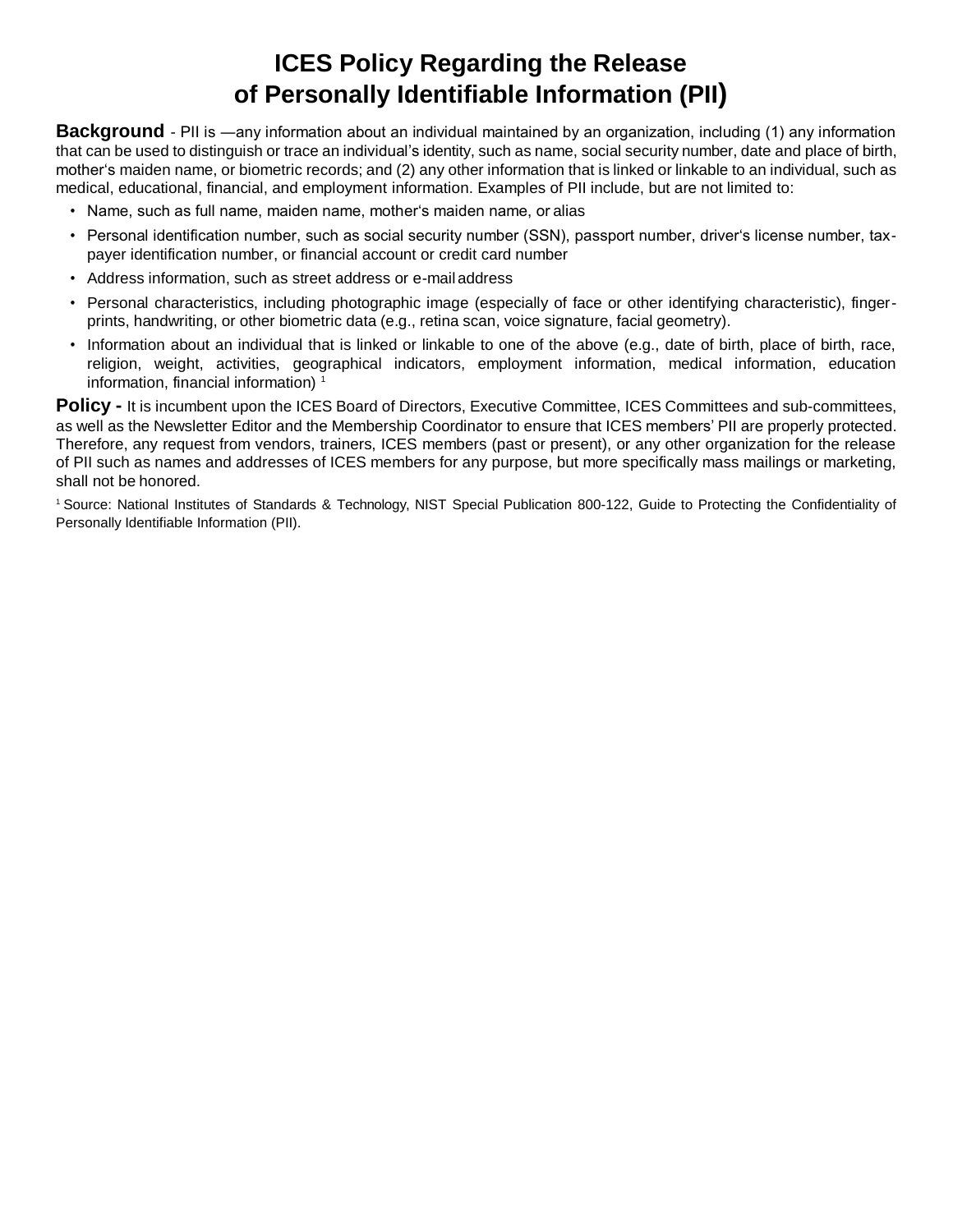#### **ICES COPPA**

<span id="page-22-0"></span>ICES allows any child under the age of fourteen (14) to join its organization (as well as make nominations, apply for scholarships, and give gift memberships), only with the verifiable consent of a parent to receive their child's information. Information collected from a child includes name, address, phone number, age, birth date, etc. All ICES electronic forms are secure and do not use cookies. The information collected will only be used for which it was submitted and will not be disclosed to third parties. The parent has the option to agree to the collection and use of their child's information through an online "Permission Form". A parent can also refuse to allow any further collection or use of their child's information by contacting the ICES Membership Coordinator.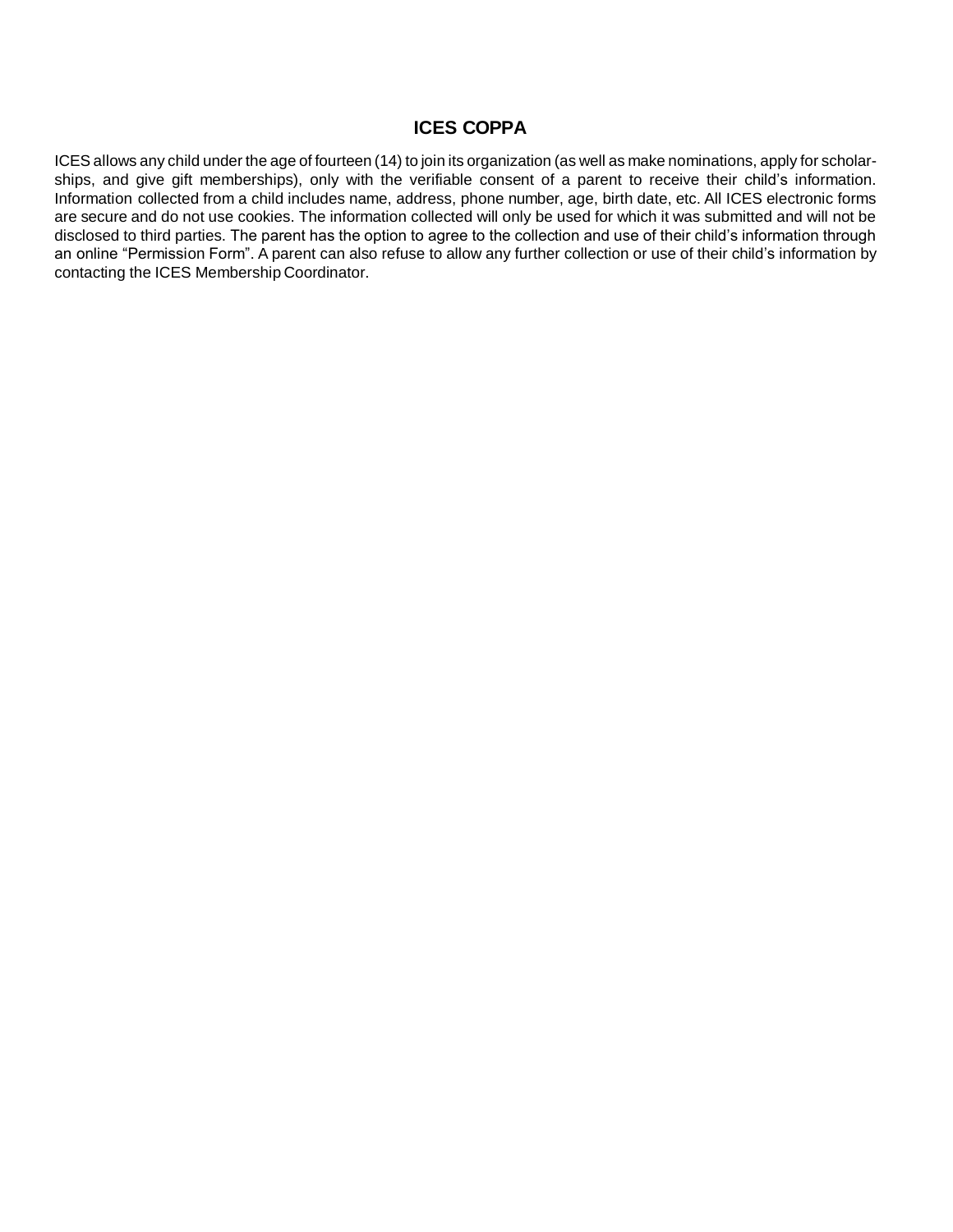## **ICES PCI Compliant Policy & Guidelines**

#### <span id="page-23-1"></span><span id="page-23-0"></span>**Objective:**

To provide ICES with procedures for security guidelines and instructions for the secure processing and transmission of ICES' sensitive information, protection of members' card holder data and personal information. These guidelines and instructions provide vital steps for ICES to build, implement, and maintain strong measures and regularly monitor the processes by which ICES's information is transmitted, stored, and used.

#### <span id="page-23-2"></span>**Scope:**

This policy will provide guidelines and instruction for all ICES Board members, ICES Show Directors, ICES Treasurers (to include Show Treasurers), and ICES contractors to follow when processing/transmitting ICES' sensitive information, card holder data, and members' personal information.

#### <span id="page-23-3"></span>**Applicability:**

Any individual, ICES Board member, ICES Contractor, ICES Show Director, ICES Show Committee Personnel, ICES Treasures (to include ICES Show Treasurers); with responsibilities for managing credit card data and processing transactions, processing of member information, and all entrusted with handling or processing credit card information need to have through knowledge of this policy.

#### <span id="page-23-4"></span>**Terminology:**

For the purpose of this ICES policy the following definitions are provided:

- Credit cards: Shall also include the acceptance of "PIN-less debit cards" bearing the logo of a credit card company, such as Visa or MasterCard, chipped credit cards, electronic check payments and electronic bank transfers (domestic and international).
- Device: Includes computers/desktops, mobile/smart phones, laptops, tablets, and point of sale machines where information is sent from and received.
- DSS: Data Security Service
- Encryption: means to have a password or skewed system to protect your information on your computer and during transmission of information over the internet.
- Key: A sequences of numbers, letters, and characters that are unique identifiers to your devices.
- Malware: software or programs that gain access to your device thru a backdoor for the purpose of gathering information and causing device malfunction.
- Modem: Electronic device that transmits data to and from a computer thru communication lines.
- Network: The provider that sells you access to the internet.
- PCI: Payment Card Industry
- PAN: Personal Account Number
- POS: Point of Sale device such as Square or Apple Pay.
- Router: Device that brings your network connections to your home or office.
- Storage: the place where all your "data" is kept.

## <span id="page-23-5"></span>**Instructions**

#### <span id="page-23-6"></span>**Protection:**

It is important to ensure each device is protected at all times, even when not in use, both in your home and when traveling. Ask yourself "Who has access to my device?" "How can I protect my device and the information on it? This section covers physical/access, virus, data and data storage, as well as transmission/network protections Created 2016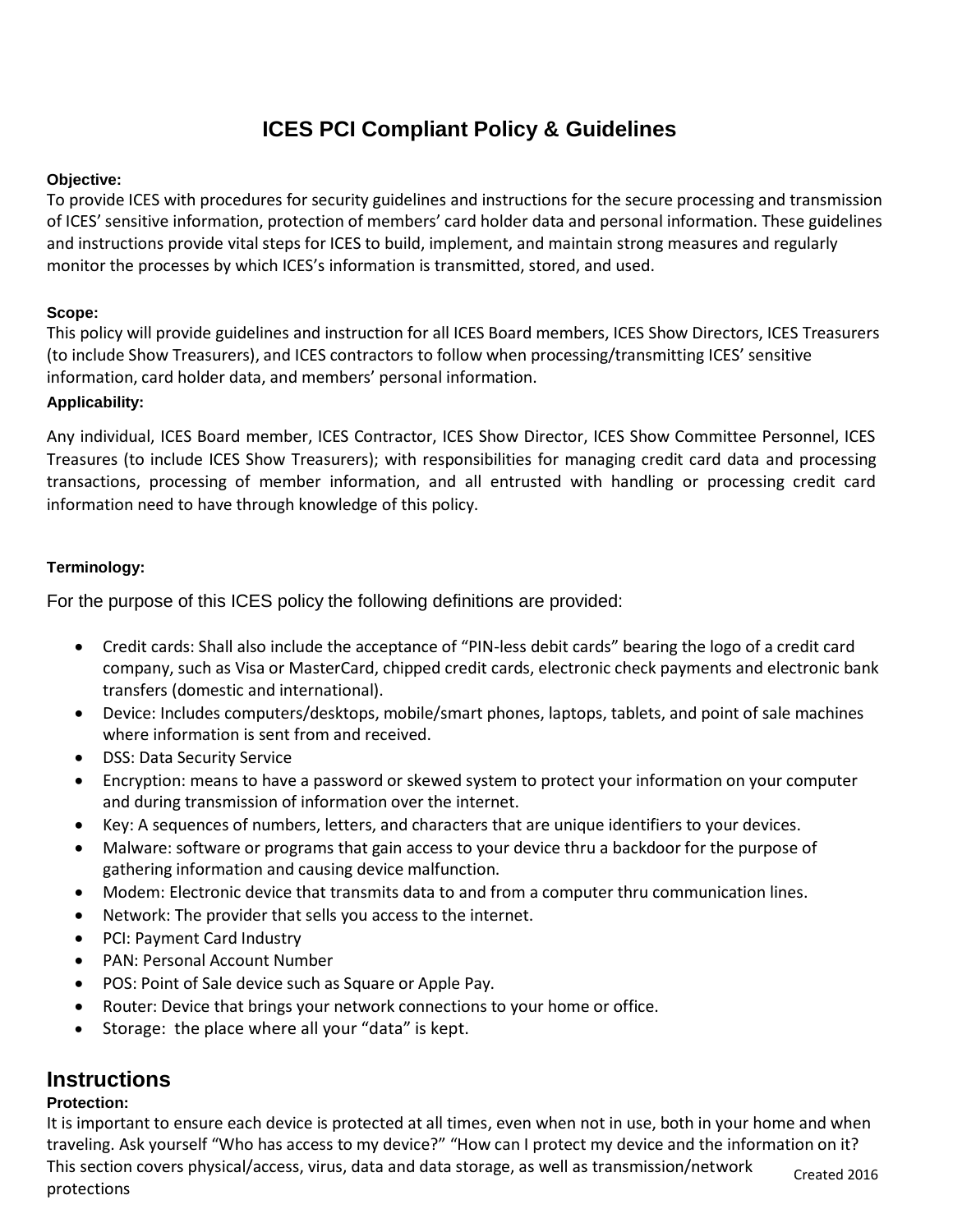Here are the proper steps to take to protect your device no matter where you are.

#### <span id="page-24-0"></span>**1.) Physical/Access Protection:**

- Document device information:
	- $\circ$  Make sure all serial numbers are recorded and kept in a safe place, not on your device.
		- Including:
			- Hardware
				- o Device
				- o Router
				- o Modem
				- o Backup drive
				- o Scanner/Printer
				- o POS devices
			- Software and all applications.
	- o Include make, model, keys, and passwords in record keeping.
	- o Be sure to include your device on your house hold insurance policy.
- Restrict device access:
	- $\circ$  There should be separate accounts on your device to ensure all users have their own login separate from yours. This allows all ICES information to be kept private and restrict access to that information.
	- o Create separate login accounts and assign a unique login ID to each person with device access.
	- o Additionally, create a "guest" account for those occasions when a visitor asks to use your device. \*\*\*Make sure you retain the "administrator account" for yourself and no one else (and protect it with a strong password). NEVER give anyone else access to this part of your device.
	- o Pay attention to where your device is at all times, never leave it unattended.
	- o When visitors come, or you leave your home, secure your device in a safe location, do not leave it out in the open.
	- o When in public you need to be aware of who can see what's on your screen.
	- $\circ$  Login to public connections is NOT advised. Hackers are waiting for you. This includes accessing your private financial accounts or any sensitive account. Whenever you login in public be sure to use "Secure" networks (such as your own private Wi-Fi network), otherwise DO NOT login.
	- o All POS devices should be run on secure networks while being used in public locations.

#### **2.) Virus Protection:**

- Protect information, files, and cardholder data on all your devices from infection/invasion by:
	- o Installing and maintaining "Firewalls", this stops attacks from a variety of sources such as:
		- **Bots**
		- Bugs
		- Hacking
		- Phishing Scams
		- Spam
		- Spoofing
		- Spyware
		- Trojan Horses
		- Viruses
		- **Worms**
	- o Install and regularly update "Antivirus" software as a second line of defense from "Malware".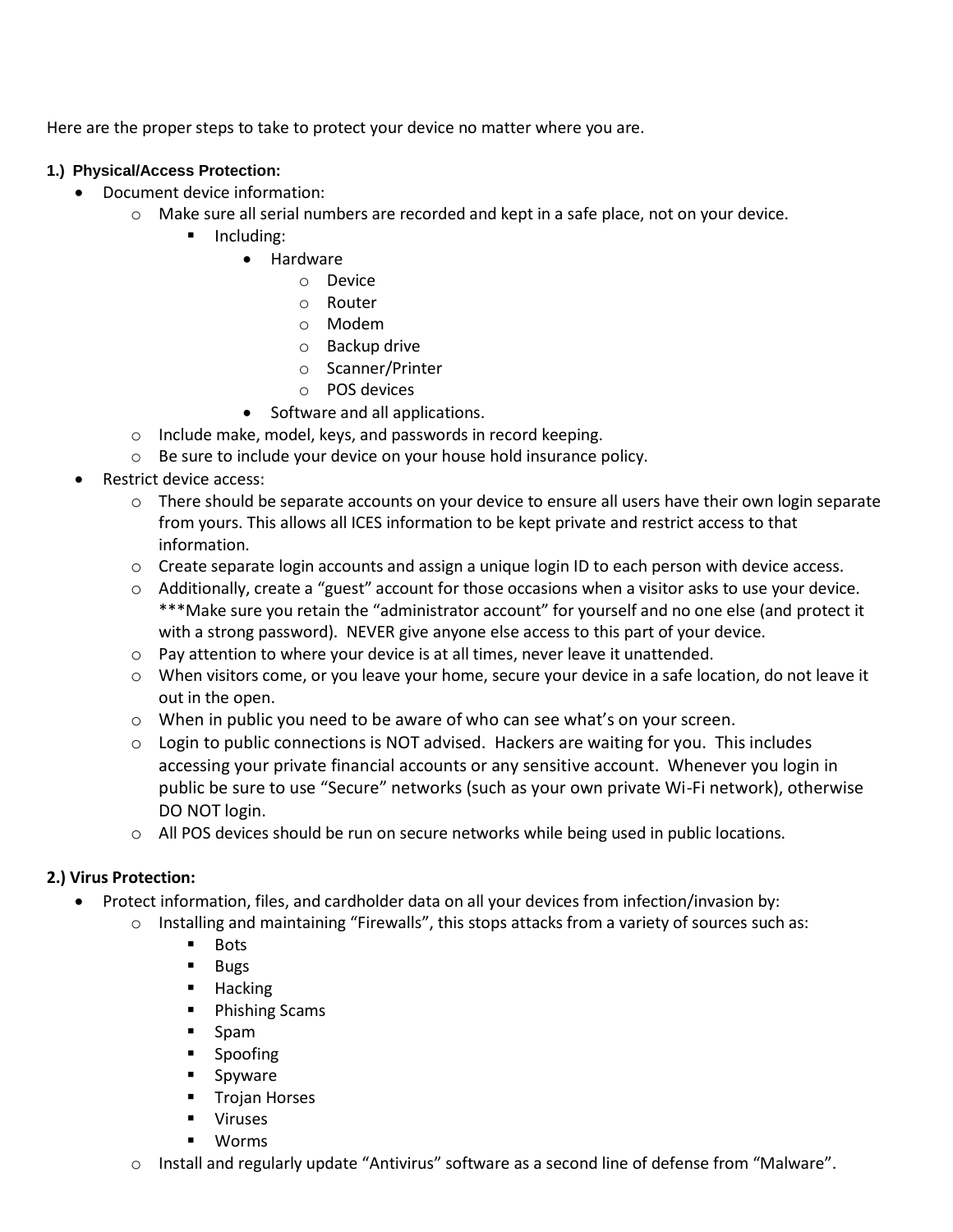- o Secure your routers as this is the gateway for your device to the internet. Protection of this gateway is vital. To do this change the factory settings, these are called "Default" settings. When installing your router be sure to change the settings and create an independent password. This will protect your network and your devices from hacking and/or malware attacks or virus infections. Created 2016
- o Maintain ALL "system software", "Programs" and "applications". DO NOT let them lapse or expire. This will expose your system/device to security breaches, viruses, malware and hacking.
- o Maintain backups of all ICES' files, ensure they are encrypted, stored safely and protected by virus/malware security programs.

#### <span id="page-25-0"></span>**3.) Login Protection:**

- It is vital to protect your device and ICES" data/files when logged in to any program or even the device itself.
	- o DO NOT login while others are watching over you.
	- o DO NOT open sensitive programs/files in plain view of public locations.
	- $\circ$  Be mindful of mirrors, reflection on windows, or security cameras in all public locations.
	- o Use 2 step authentication whenever possible.
	- o Use complicated passwords.
	- o Do not share passwords with anyone.

#### <span id="page-25-1"></span>**4.) Data Access Protection:**

- Restrict all ICES data access by:
	- o Restrict who has access to ICES sensitive information. Not everyone in ICES needs to have ICES member information. Restrict all credit card data to only the Membership Coordinator, the ICES Treasurer and Show treasurers who have a need to know basis. Show Directors do not need to have this information nor does any Board Member. ONLY the ICES personnel/contractors that utilize this information should have access to it.
	- o Restrict physical access to sensitive data/files by encrypting all files with a password. This is very important as no one should be holding this information on unprotected/unencrypted spreadsheets.
	- o Restrict where all ICES sensitive information/data is stored. Have a designated secure location protected by encryption, both on the location site and the file itself.
	- o Sensitive ICES data/files should never be stored on a "cloud".
	- o POS devices should be handled only by those trained on the device and ICES' Emergency Reaction Procedures.
- Processing and transmitting ICES data:
	- $\circ$  ICES' member data should NEVER display the full credit card number (PAN). Only the last four digits of the account number should be visible (after the transaction has been successfully processed).
	- o All ICES data transmissions should be on secure networks.
	- o All ICES data needs to be encrypted during transmission.
	- o NEVER e-mail or transmit sensitive ICES' cardholder data via unsecured messaging or technologies.
- Key Storage:
	- o All ICES "Keys" need to be encrypted when storing.
	- o All ICES "Keys" should be stored in a separate location, not on the device itself.
	- $\circ$  All ICES "Keys" should be stored in a secure location with restricted access in order to protect the device that has any cardholder data.
	- $\circ$  Be sure to change the original manufacturers issued "key" to something that only you would know. This prevents access through your network.
- Passwords: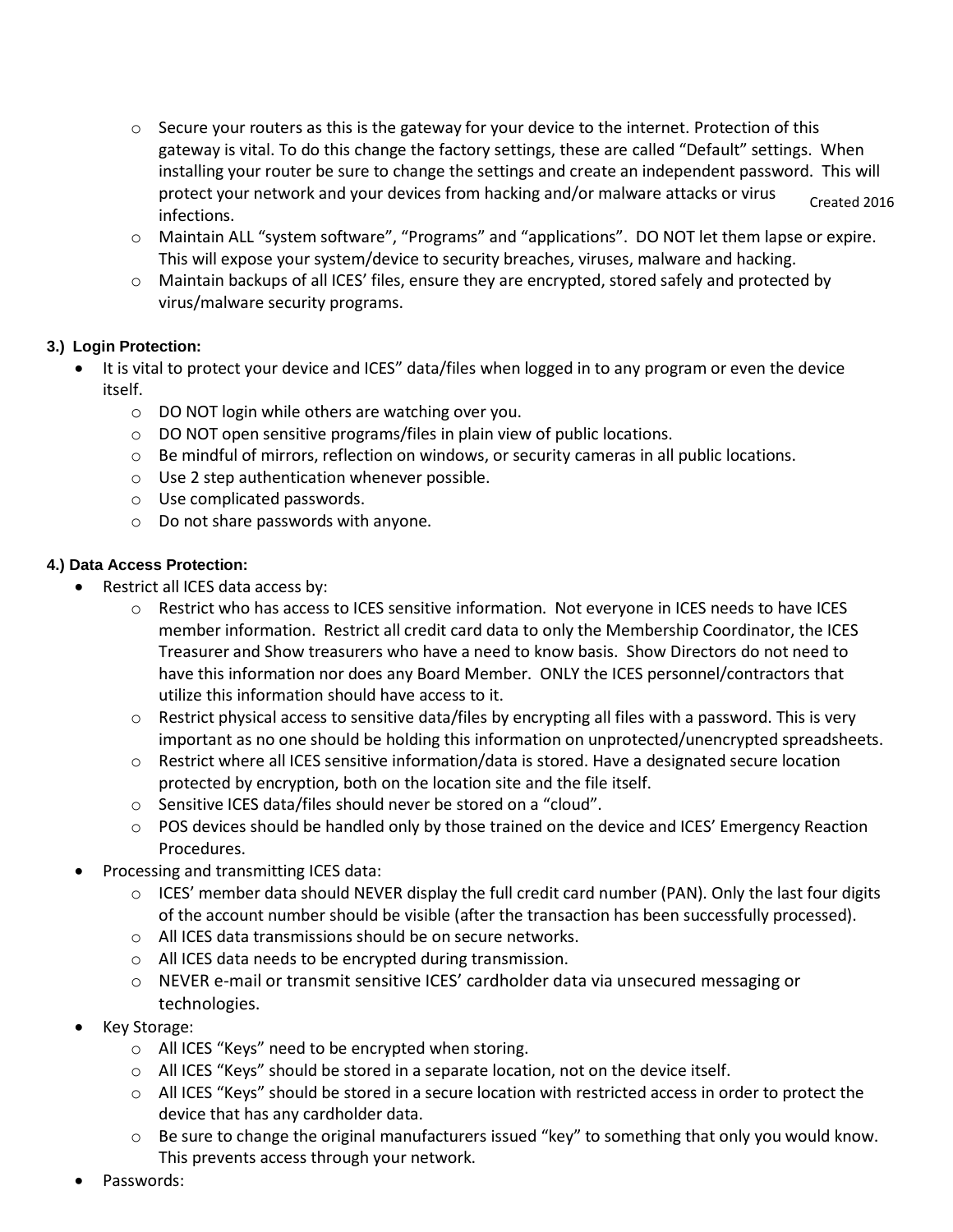- o Computer passwords:
	- Your device should have a password to login.
	- Each user of your device should also have a separate password to login.
	- Any ICES member data/information that is kept on a device should be secured with a password. While this may be a hassle to the user it protects the information should the system/device be hacked or breached.
	- All ICES passwords should never be on an unprotected/unencrypted file or spreadsheet.
	- NEVER send passwords thru email, especially along with the file.
- Password on files/databases:
	- o Passwords for system access and files must be different, they should NEVER be the same.
		- Passwords need to be unique to each files, system, and device. Develop a series of passwords that have multiple components containing a series of letters, numbers, and characters in unique combinations to prevent hacking or breach on your device and/or files.
	- o No sharing of passwords.
	- o Keep your password in safe secure place (not on clouds).
	- o Secure storage of ICES' Keys and Passwords are critical to the protection of all ICES' data/information. Treat these as if they were "cash" and store in a physical safe under lock and key.

#### <span id="page-26-0"></span>**5.) Data Storage Protection:**

- Storing ICES' data or information is just as much an important part of the process as every other step listed in this document.
	- o DO NOT store ICES member cardholder data:
		- On any ICES device, database, spreadsheet, or server
		- If it is necessary to store a portion of the card older data, it **MUST BE PROTECTED thru ENCRYPTION**, both the file and storage location.
	- o Treat all ICES data/information like "cash" & store in a physical safe (not virtual or on a cloud) but rather in a locked filing cabinet or safe.
	- o Spreadsheets, database programs or documents should not be used to hold any or all portions of ICES members' card data/information.
	- $\circ$  If any ICES data/information needs to be stored on a spreadsheet that spreadsheet should be encrypted and stored in a separate encrypted location.
	- o All ICES data/information should be encrypted to prevent any security breaches.

#### <span id="page-26-1"></span>**6.) Transmission/Network Protection:**

- Protection of ICES' data/information during transmission is crucial.
	- o NEVER display the full card number under any circumstance.
	- o All ICES' data information should be encrypted during transmission.
	- o Follow all financial institutions', to include PayPal, security protocol for each ICES electronic transactions (transmissions).
	- o Ensure all financial institutions' encryptions are applied.
	- o Ensure your router is secure so that if or when information is transmitted thru the internet it is through a secure network.
	- o NEVER use email or transmit ICES' sensitive cardholder data via unsecured messaging technologies (such as messing apps).
	- $\circ$  Whether in public or the privacy of your own home use secure networks only, do not go to a public place & use their server/network connections these are open to anyone in the general public and increase the risk of hacking.

Created 2016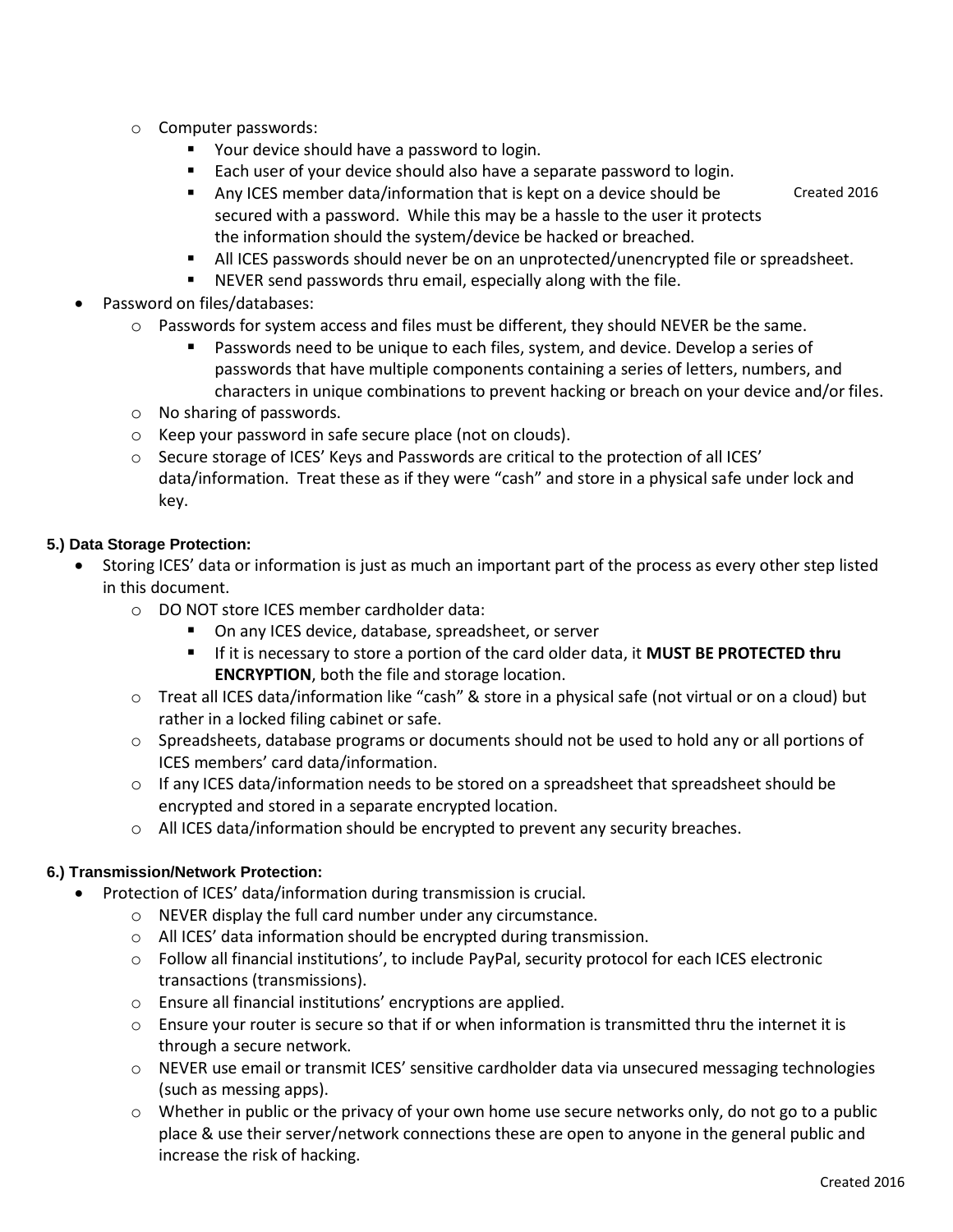#### <span id="page-27-0"></span>**7.) Encryption Protection:**

- Encrypting every aspect of ICES' data, from its processing to transmission and its storage is vital to keep ICES' member information secure & free from breech or hacking.
	- o Use a series of numbers, characters, and letters in combination to create a secure encryption.
	- $\circ$  The more complicated you make the passwords the safer ICES' data/information is.
	- o Never repeatedly use the same passwords or a series of passwords in encrypting ICES' files. CREATE new passwords each time.
	- o Encrypt all ICES' data/information files, spreadsheets and storage locations.
	- o Follow all financial institutions' instructions for encryption **DO NOT** take short cuts.
	- o Encrypt all transmissions of every ICES' cardholder data across open, public networks.
	- o Use "2 step" verification processes when & where ever possible. This creates a second layer of security.
	- $\circ$  Secure storage of all encryption passwords is vital, treat it like "cash" and secure it under lock and key.

#### <span id="page-27-1"></span>**8.) Disposal of Data Protection:**

- How you get rid of old (or no longer useful) data information is equally important as keeping it.
	- o Dispose of all ICES' data/information in such a way so that ICES' sensitive cardholder data cannot be reconstructed.
	- $\circ$  NEVER just throw this information in the trash be it physical trash can or cyber trash bin.
	- o Acceptable physical destruction methods are: o cross-cut shredding
		- **■** incineration
		- pulverize
		- magnetic erasing
		- overwriting the data/information
	- o Acceptable cyber destruction methods are:
		- DO NOT simply DELETE the information. Recovery of this data/information is easy, even if you empty your trash bin.
		- Clear the files by overwriting the files, make them illegible or change their values. This will make the information illegible if recovered. (Note: even in this method data, or portions of, can be recovered unless the information in the files is thoroughly overwritten to be illegible.)
		- Purge all the information in each file.
		- Use sanitizing programs.
		- Destroy the data storage location. Again, simply clicking "DELETE" is not effective, you must take the time to render all the information in the files and the storage/device itself illegible.
		- Destroy the device, it's memory and removable memory devices.
		- Document date, time and method of destruction for all ICES' data files. Having a record will help should there be a breech, you can show proper destruction techniques were applied.
		- Recovery techniques are increasingly becoming more and more sophisticated. Destruction of ICES' data must be done in a methodical, industry standard way and documented.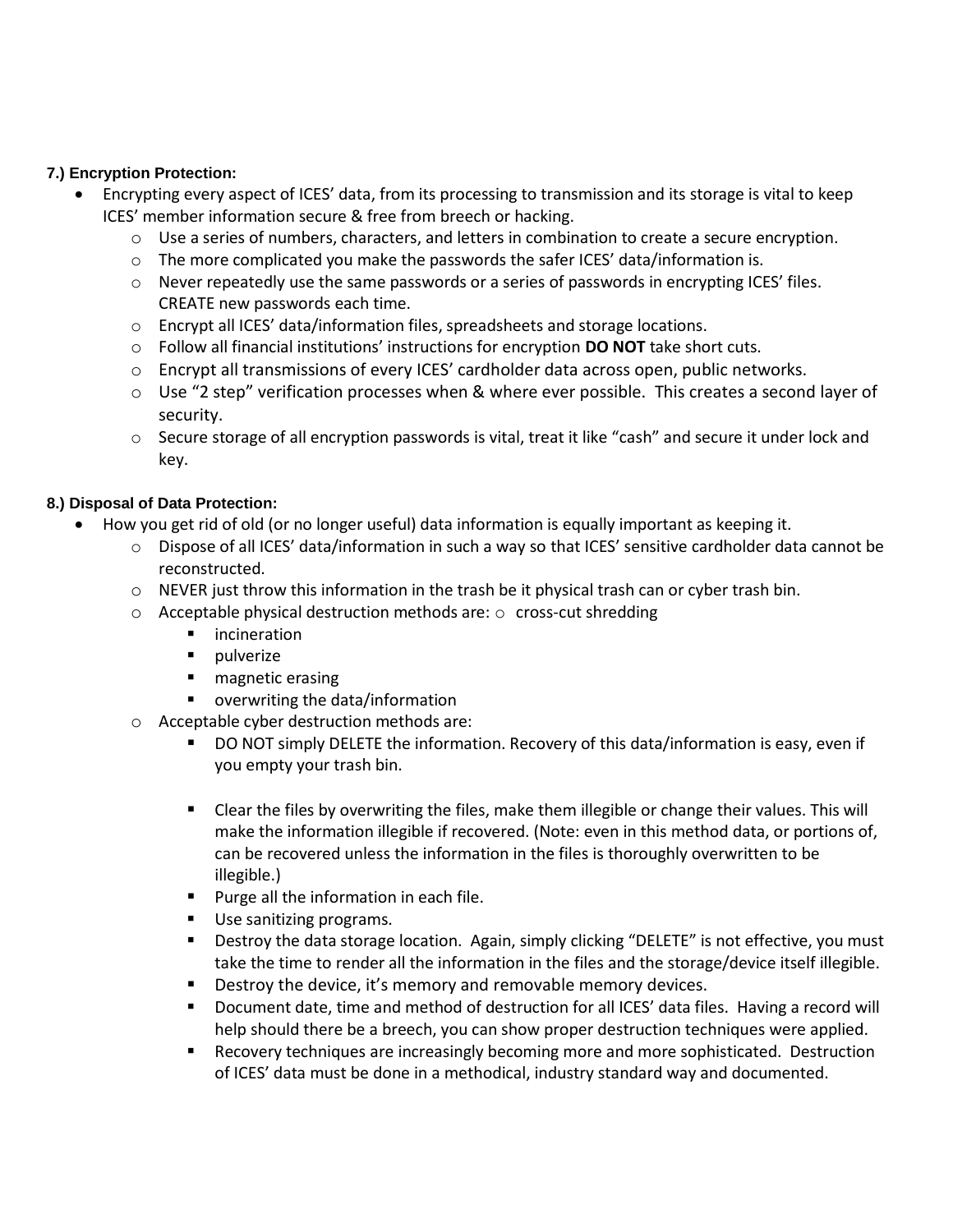# **ICES Emergency Reaction Procedures**

#### <span id="page-28-1"></span><span id="page-28-0"></span>**Objective:**

To provide ICES with emergency reaction procedures and instructions for the protection of ICES' sensitive information, protection of members' card holder data and personal information in the case of data breech or hacking. These procedures and instructions provide vital steps for ICES to react in a timely manner and provide safeguards from further loss in the case of a data breech or hacking.

#### <span id="page-28-2"></span>**Scope:**

This policy will provide procedures and instruction for all ICES Board members, ICES Show Directors, ICES Treasurers (to include Show Treasurers), and ICES contractors to follow when a data breech or hack has occurred regarding ICES' sensitive information, card holder data, and members' personal information.

#### <span id="page-28-3"></span>**Applicability:**

Any individual, ICES Board member, ICES Contractor, ICES Show Director, ICES Show Committee personnel, ICES Treasurers (to include ICES Show Treasurers); with responsibilities for managing credit card data and processing transactions, processing of member information, and all at ICES entrusted with handling or processing credit card or personal information MUST comply with this policy. Lack of compliance in a single area could jeopardize ICES' ability as a whole to accept payment cards.

#### <span id="page-28-4"></span>**Instructions**

#### <span id="page-28-5"></span>**Data Breech Laws:**

It is important to know the laws regarding data security breech in Michigan as that is the state of ICES' legal residence. Additionally, there are federal laws that may apply in the case of an ICES data security breech as well. Any compromise of ICES' members' cardholder data, files, or information not only undermines confidence in ICES' ability to maintain appropriate stewardship over entrusted confidential information but will incur state and federal law consequences and/or penalties. Thus it is vital to stay calm and work diligently to find the breech/hack, isolate it, report it, and resolve any issues to ensure it does not happen again.

- 1. DO NOT PANIC:
	- o First thing to do is figure out what type of breech has occurred?
	- o Look for red flags, what information is repeatedly missing or has been stolen.
	- o Identify the information that has been breached.
	- o Identify where the breech occurred.
	- o Identify the part of the transmission process protocol not followed.
	- o Identify where the connection break was.<br>Created 2016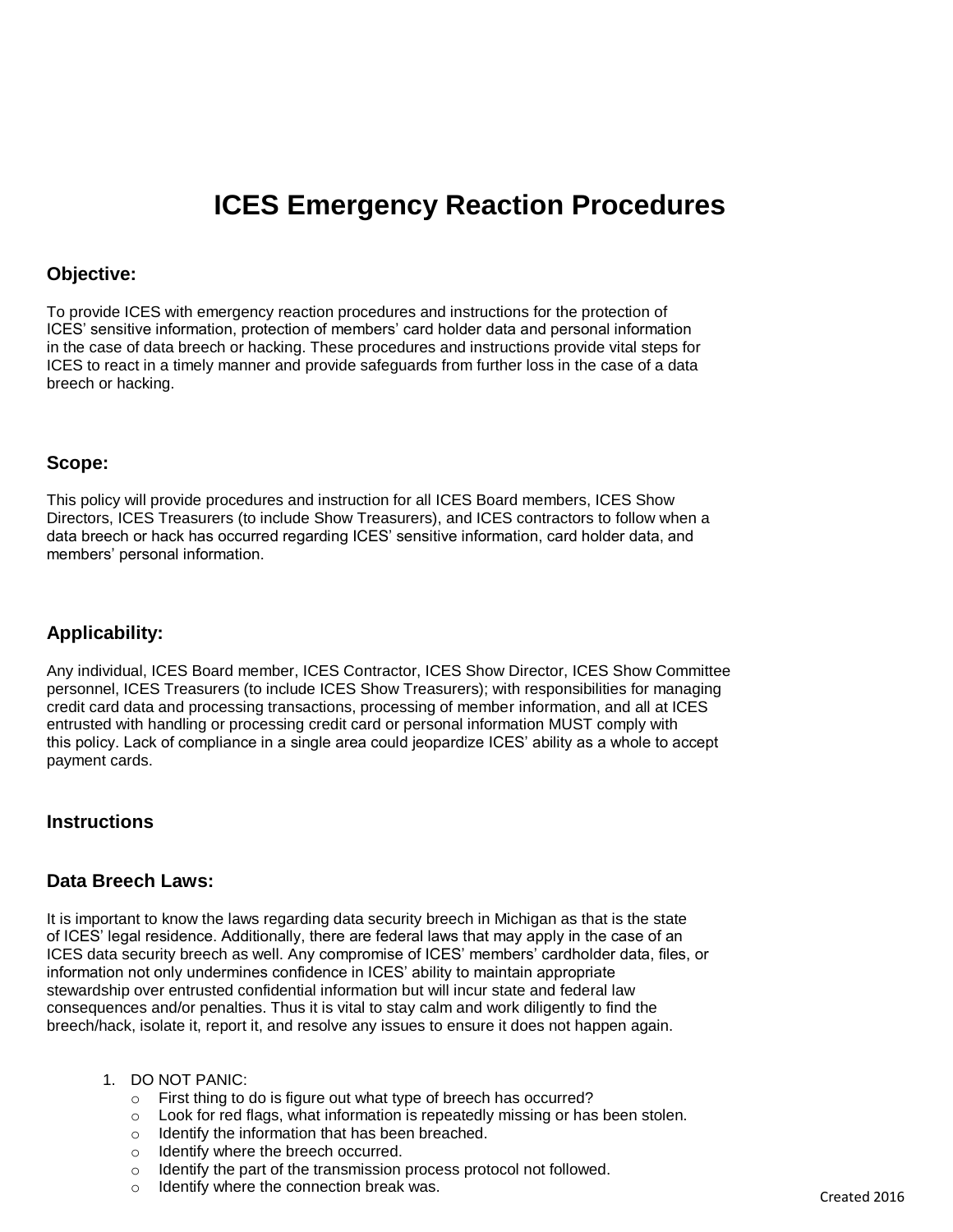- o Identify any personnel who may have miss-processed the data.
- 2. Crisis Types:
	- o A breech or hack can happen to anyone on any device, thru any program, in a variety of circumstances. Be aware and prepare/plan for each of these situations with due diligence:
		- Personal device:
			- Physical Lost/stolen
			- Cyber Ransom Control
			- Hacking
			- Virus/Malware infection
		- ICES' device (to include Point of Sale or Square devices):
			- Physical Lost/stolen
			- Cyber Ransom Control
			- **Hacking**
			- Virus/Malware infection
		- **ICES' Files:** 
			- Lost/stolen
			- Cyber Ransom Control
			- Hacking
			- Virus/Malware infection
		- Cloud Storage:
			- Lost/stolen
			- Cyber Ransom Control
			- **Hacking**
			- Virus/Malware infection
	- $\circ$  Natural disasters can render you useless without internet connection for weeks. Be aware and prepare a plan for each of these situations:
		- Local:
			- Physical Damage to device
			- Loss/stolen
			- Scams
			- Loss of power/internet access
		- National:
			- Physical Damage to device
			- Loss/stolen
			- Scams
			- Loss of power/internet access
		- Global:
			- Physical Damage to device
			- Loss/stolen
			- Scams
			- Loss of power/internet access
		- **•** ICES Wide:
			- Physical Damage to device
			- Loss/stolen
			- **Scams**
			- Loss of power/internet access
	- o Sent wrong info to wrong party via email.
	- o Personal or family health issues:
		- Loss of life
		- Loss of limb or organ
		- Long term disability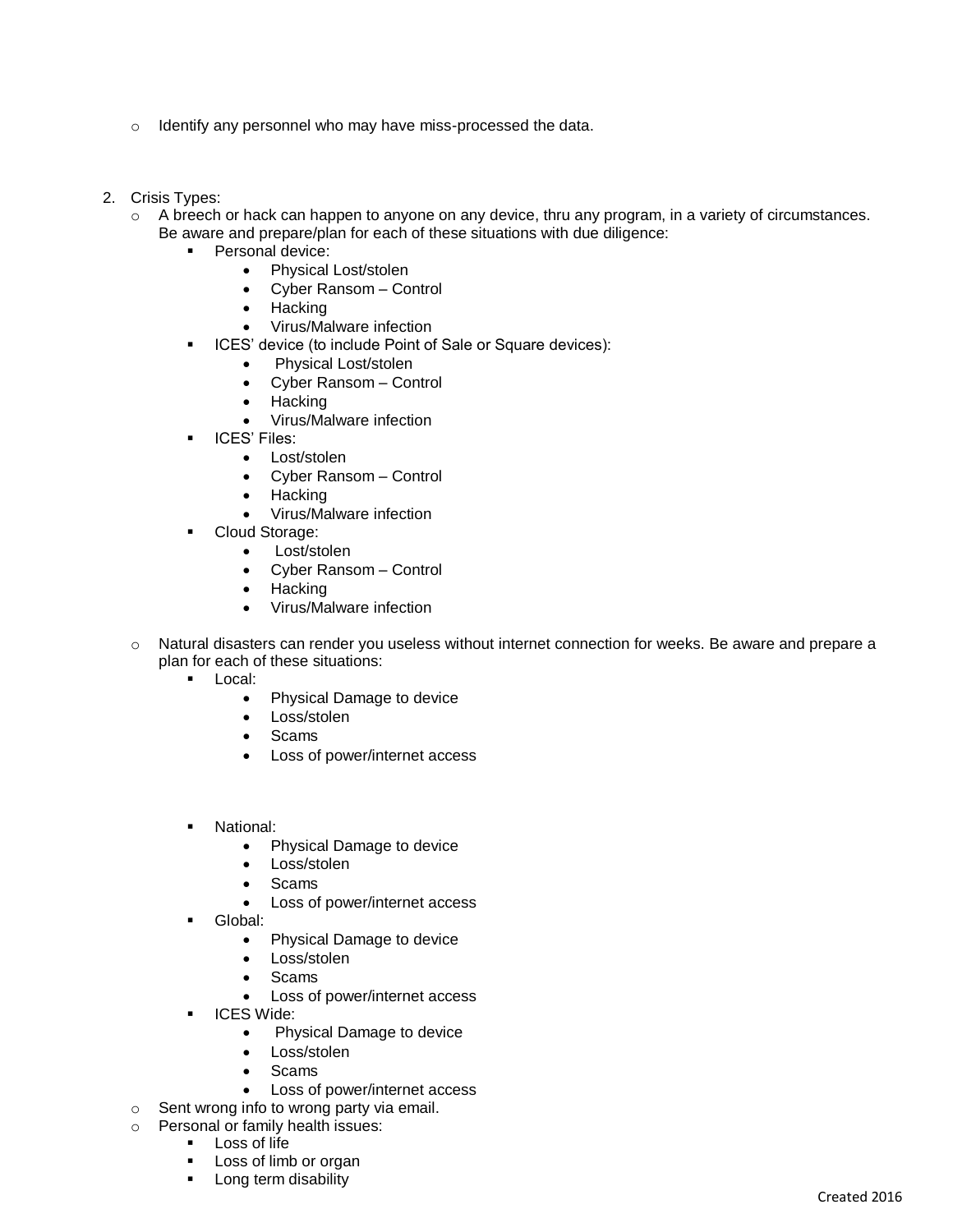- 3. What to do:
	- In case of breech or hack:
		- Record date and time breech or hack was discovered.
		- Record date and time action plan began.
		- Preserve all evidence in any means or format necessary.
		- Change all login credentials immediately.
		- As soon as you become aware of the problem change all passwords and keys to prevent further loss of data.
		- Block all suspicious activity to prevent further escalation.
		- Isolate the problem by taking the systems offline, logoff the network.
		- Run a full and complete security scan on your device immediately as soon as you become aware of the breech/hack.
		- Investigate who had last access to the system and if there was any misuse of systems by that individual.
		- Compare backup logs to current files to determine what information has been compromised.
		- Identify & document exact damage to device, it's systems, any programs and all files.
		- Contact immediately:
			- o ICES' President via phone immediately.
			- o If you are an ICES' contractor contact your immediate committee chair via phone.
		- Refuse service if in the form a person seeking information.
			- Be sure to document their name & all pertinent info if you can get it.
				- o Names
				- o Links or web address
				- $\circ$  Fmail
				- o Phone numbers
		- Retain documentation of the breech even if it is in the form of screen shots or photos. Be sure to take clear detailed shots of pertinent information.
		- Create detailed report accompanied by documentation of the breech.
		- Document date and time containment of breech/hack was achieved.
		- ICES' President and Board of Directors will decide whether to hire a forensic specialist to evaluate the situation, provide containment, and restoration.
		- ICES' President will assign a special reaction committee and chairman to oversee all details of the data breech containment, response, and restoration.
	- In case of natural disaster:
		- Prior to the incoming disaster prepare and secure all devices, files, and storage.
		- Document where the device and data are stored.
		- Notify ICES President of impending disaster and your plan of action.
		- Notify trusted family member of impending disaster and plan of action.
		- Ensure trusted family member knows how to contact ICES President.
		- Have an emergency mode operations plan.
		- Create a data recovery plan.
		- Have a backup of all your files.
			- o Ensure a backup is done frequently
			- o Ensure the backup is encrypted
		- Be sure trusted family member knows the location of your device.
		- Be sure ICES President knows the location of your Key and Passwords.
		- Ensure a trusted family member who is device/tech savvy knows what files to send to ICES President and your ICES Committee Chairman.
	- In case of wrong information was sent to the wrong party via email:
		- First, NEVER email any ICES file or member data.
		- Recall the email if possible.
		- Encrypt all files if emailing.
		- Make it a practice to NEVER send passwords thru email or digital messaging, especially along with the file.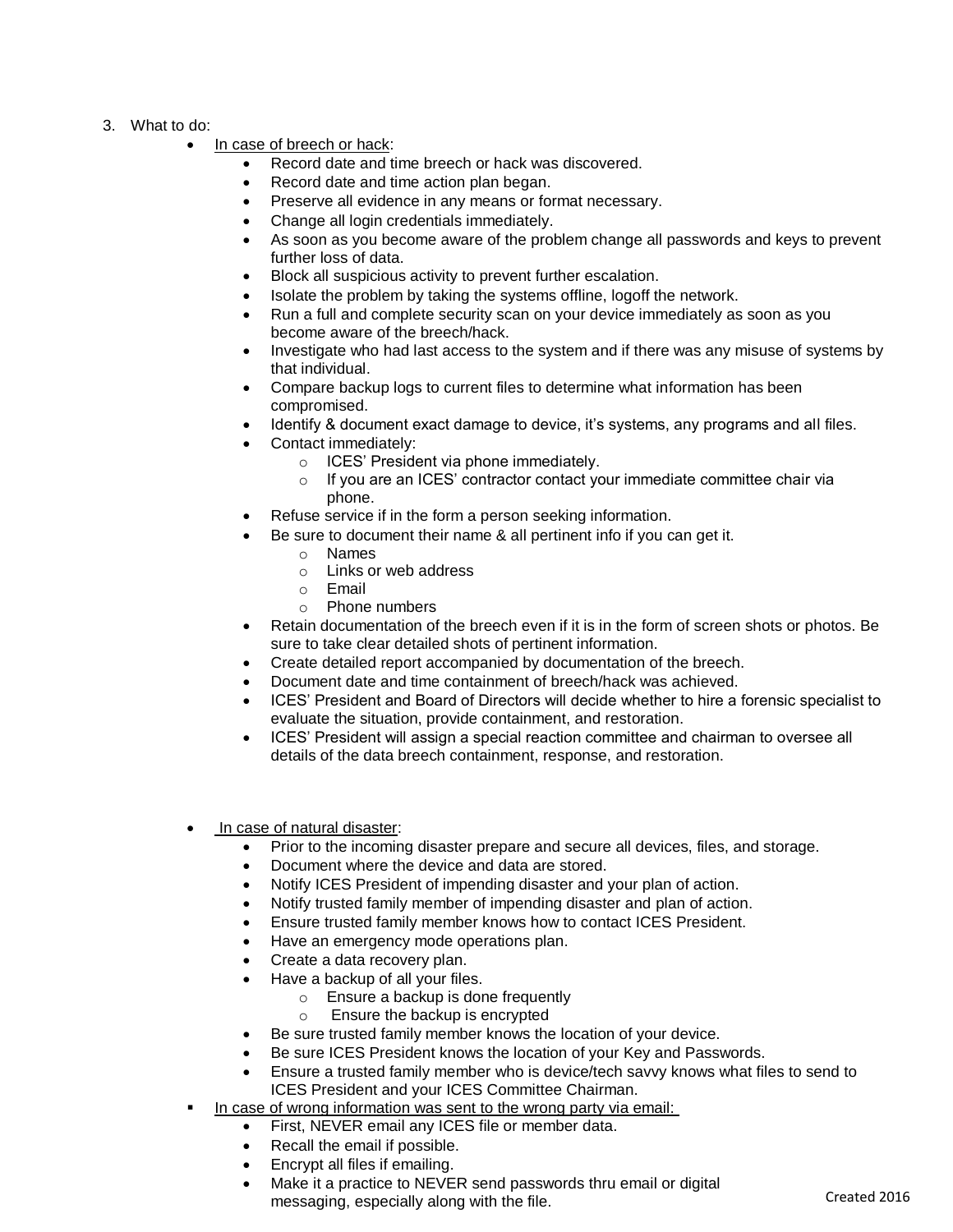- Notify ICES' President immediately.
- In case of personal or family health issues:
	- Have an emergency mode operations plan.
	- Document where your device and data are stored.
	- Have a backup of all your files.
		- o Ensure a backup is done frequently
		- o Ensure the backup is encrypted
	- Notify ICES President of health status and your plan of action.
	- Notify trusted family member of health status and plan of action.
	- Ensure trusted family member knows how to contact ICES President.
	- Be sure trusted family member knows the location of your device.
	- Be sure ICES President knows the location of your Key and Passwords.
	- Ensure a trusted family member who is device/tech savvy knows what files to send to ICES President and your ICES Committee Chairman.
- 4. Notification:
	- Once the extent of the breech is known IMMEDIATELY report suspected or known security breaches to all parties involved.
	- The first step is to notify the ICES President and your immediate Committee Chair.
	- An ICES' representative will notify local and federal authorities.
	- The ICES President will notify the ICES Lawyer and seek guidance on legal language for public notifications.
	- ICES' President will assign a special reaction committee and chairman to handle all responses.
	- ICES shall use all the following means to disseminate information regarding any data breech or hack:
		- o Written letter via United States Postal Service should go to all parties affected by the breech or hack.
		- o Email Notifications should go to all parties affected by the breech or hack.
		- o Public Announcement/Press Release will be determined by the ICES President or the ICES Board depending on time limitations.
			- Website
			- **■** Newsletters
	- 60 days is the standard practice of notifying all affected parties of the breech or hack, however; some states educe that to 30 days. It is important to respond in a timely manner.

5. Restoration of data:

- Once a breech/hack has been contained, clean and restore infected devices and systems:
- Be sure to block off and remove all threats.
- Prioritize devices and systems in order to determine what needs to be taken care of first.
- Deploy forensic team if needed.
- Use last backup for restoration.
- Review configurations and applications for updates.
- Check for new security patches and increase security programs/settings.
- Resume business as usual.
- 6. Continual Monitoring:
	- Every six (6) months review all PCI documents policies and procedures.
		- o Update according to latest DSS protocol.
	- Keep an updated roster of all contacts on the reaction committee.
		- o Verify individual understanding of their role during a response situation.
		- o Ensure outside vendor contact information should one be needed.
			- Lawyer
			- Forensic team
			- Marketing/PR
			- **E** All ICES' Contractors